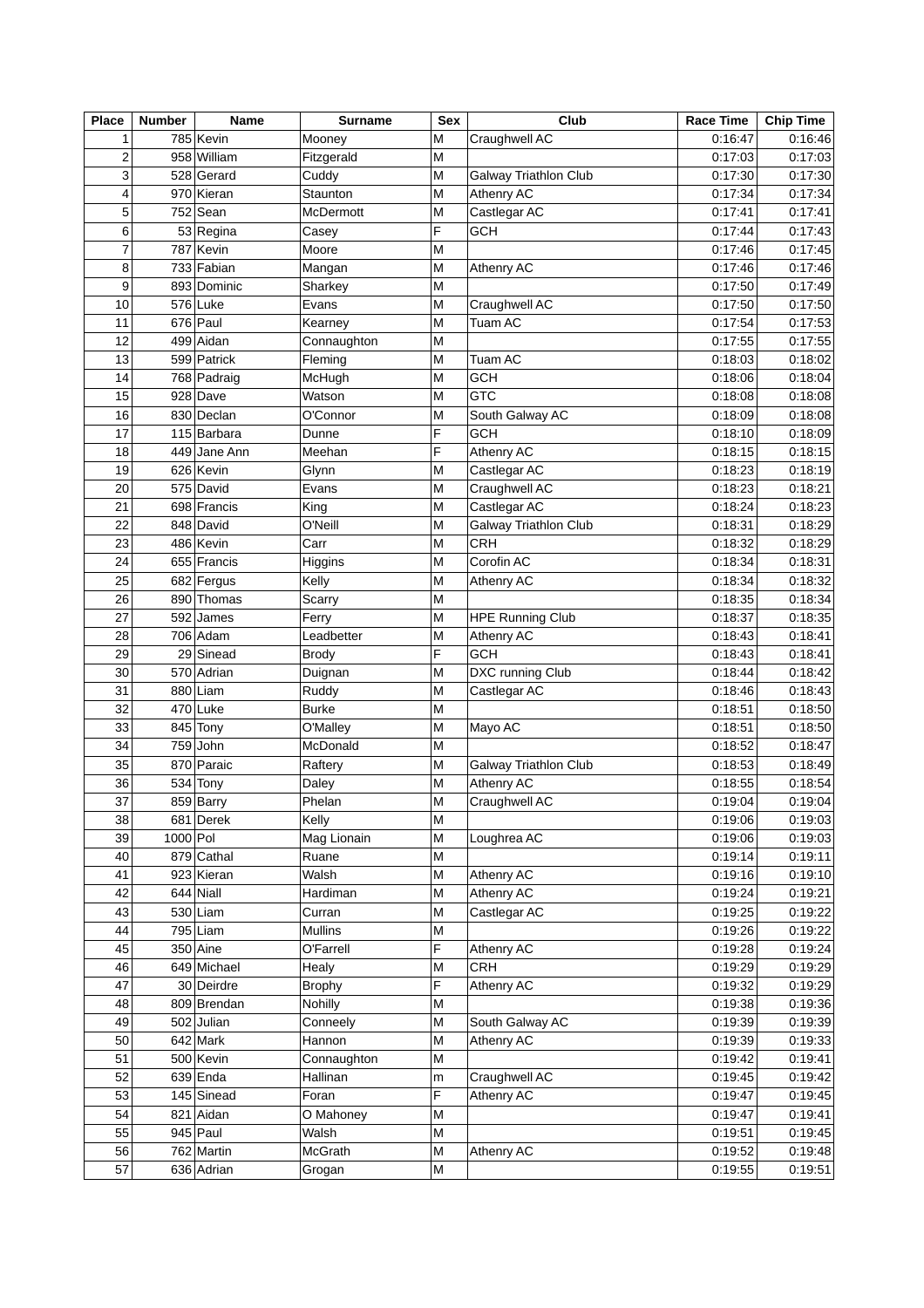| 58  |           | $540$ Chris   | Deakin         | M | Athenry AC               | 0:19:56            | 0:19:51 |
|-----|-----------|---------------|----------------|---|--------------------------|--------------------|---------|
| 59  |           | $901$ Barry   | <b>Steede</b>  | M |                          | 0:20:01            | 0:19:54 |
| 60  |           | 951 Tommy Joe | Whyte          | M |                          | 0:20:01            | 0:19:59 |
| 61  |           | 618 Brendan   | Geraghty       | M |                          | 0:20:02            | 0:19:54 |
| 62  |           | $931$ Sean    | Whelan         | M | Tuam AC                  | 0:20:02            | 0:19:57 |
| 63  |           | 520 Damien    | Creavin        | M |                          | 0:20:04            | 0:20:01 |
| 64  |           | 471 Martin    | <b>Burke</b>   | M |                          | 0:20:13            | 0:20:07 |
| 65  |           | 474 Patrick   |                | M |                          | 0:20:14            | 0:20:05 |
|     |           |               | <b>Burke</b>   |   |                          |                    |         |
| 66  |           | 448 Orna      | Murray         | F |                          | 0:20:16            | 0:20:14 |
| 67  |           | 793 David     | Mulligan       | M |                          | 0:20:17            | 0:20:14 |
| 68  |           | $664$ Paul    | Hynes          | M | Tuam AC                  | 0:20:19            | 0:20:16 |
| 69  |           | 742 Derek     | Mc Walter      | M |                          | 0:20:20            | 0:20:15 |
| 70  |           | 852 Brian     | O'Regan        | M |                          | 0:20:20            | 0:20:16 |
| 71  |           | 694 Damien    | Killane        | M | Galway Triathlon Club    | 0:20:21            | 0:20:19 |
| 72  |           | 716 James     | Loughnane      | M |                          | 0:20:23            | 0:20:20 |
| 73  |           | $914$ Tom     | Tuohy          | M | Craughwell AC            | 0:20:24            | 0:20:22 |
| 74  | $757$ Pat |               | McDonagh       | M | Athenry AC               | 0:20:25            | 0:20:21 |
| 75  |           | 593 Adrian    | Fitzmaurice    | M |                          | 0:20:26            | 0:20:22 |
| 76  |           | 561 Stephen   | Douglas        | M |                          | 0:20:27            | 0:20:23 |
| 77  |           | $925$ John    | Ward           | M | Craughwell AC            | 0:20:28            | 0:20:24 |
| 78  |           | $550$ John    | Dolan          | M | Athenry AC               | 0:20:29            | 0:20:17 |
| 79  |           | $930$ Paul    | Whelan         | M | Castlegar AC             | 0:20:30            | 0:20:26 |
| 80  |           | 935 Dara      | Williams       |   |                          | 0:20:30            | 0:20:23 |
|     |           |               |                | M | South Galway AC          |                    |         |
| 81  |           | 817 Seamus    | O Conghaile    | M |                          | 0:20:30            | 0:20:26 |
| 82  |           | 354 Eimear    | O'Leary        | F |                          | 0:20:33            | 0:20:29 |
| 83  |           | 476 Stephen   | <b>Burns</b>   | M | Galway Triathlon Club    | 0:20:34            | 0:20:32 |
| 84  |           | 771 Ronan     | <b>McNulty</b> | M | Castlegar AC             | 0:20:37            | 0:20:33 |
| 85  |           | 482 Neil      | Campbell       | M | <b>Tri Lakes</b>         | 0:20:38            | 0:20:29 |
| 86  |           | 847 Shane     | O'Meara        | M |                          | 0:20:38            | 0:20:33 |
| 87  |           | 684 John      | Kelly          | M |                          | 0:20:45            | 0:20:19 |
| 88  |           | 597 Tomas     | Flanagan       | M |                          | 0:20:45            | 0:20:34 |
| 89  |           | 489 Stephen   | Carty          | M | Craughwell AC            | 0:20:46            | 0:20:46 |
| 90  |           | $481$ Mark    | Campbell       | M |                          | 0:20:50            | 0:20:46 |
| 91  |           | $629$ John    | Gray           | M |                          | 0:20:51            | 0:20:49 |
| 92  |           | 738 Brian     | <b>Mathews</b> | M | Craughwell AC            | 0:20:59            | 0:20:52 |
| 93  |           | 929 Bryan     | Weafer         | M | <b>GCH</b>               | 0:21:01            | 0:20:50 |
| 94  |           | 732 Declan    | Mahon          | M | Predator Triathlon Club  | 0:21:03            | 0:20:54 |
| 95  |           | $754$ Liam    | McDonagh       | M |                          | 0:21:05            | 0:20:56 |
| 96  |           | 950 Finbar    | Larkin         | M |                          | 0:21:06            | 0:21:00 |
| 97  |           |               |                | M |                          |                    |         |
|     |           | 799 Fiachra   | Murphy         |   | CRH                      | 0:21:06<br>0:21:09 | 0:21:01 |
| 98  |           | 815 Diarmuid  | O Conchubhair  | M |                          |                    | 0:21:04 |
| 99  |           | 653 Alphonsus | Heneghan       | M | Athenry AC               | 0:21:09            | 0:21:06 |
| 100 |           | 337 Joanne    | O'Boyle        | F | <b>GCH</b>               | 0:21:10            | 0:21:05 |
| 101 |           | $790$ Mark    | Moran          | M |                          | 0:21:10            | 0:21:08 |
| 102 |           | 781 Brendan   | Monaghan       | M | Tuam AC                  | 0:21:14            | 0:21:11 |
| 103 |           | 906 Jarlath   | Sweeney        | M | <b>CRH</b>               | 0:21:20            | 0:21:15 |
| 104 |           | $509$ Noel    | Conway         | M | Athenry AC               | 0:21:25            | 0:21:00 |
| 105 |           | 658 Keith     | Holland        | M | Mayo AC                  | 0:21:28            | 0:21:26 |
| 106 |           | 511 Nicolas   | Cormerois      | M | Thermo King Running Club | 0:21:28            | 0:21:20 |
| 107 |           | $910$ Tony    | Tierney        | M | Athenry AC               | 0:21:30            | 0:21:20 |
| 108 |           | 24 Gillian    | Bogan          | F | <b>GCH</b>               | 0:21:30            | 0:21:26 |
| 109 |           | $952$ John    | Heelan         | M |                          | 0:21:31            | 0:21:28 |
| 110 |           | 806 Tony      | Nevin          | M |                          | 0:21:34            | 0:21:25 |
| 111 |           | 581 Justin    | Fahy           | M | Athenry AC               | 0:21:39            | 0:21:30 |
| 112 |           | $651$ Paul    | Hegarty        | M | Athenry AC               | 0:21:40            | 0:21:32 |
| 113 |           | 862 Frank     | Power          | M | South Galway AC          | 0:21:41            | 0:21:34 |
| 114 |           | $966$ Tom     | Griffin        | M |                          | 0:21:42            | 0:21:35 |
|     |           |               |                | F |                          |                    |         |
| 115 |           | 20 Ciara      | <b>Beuster</b> |   |                          | 0:21:43            | 0:21:32 |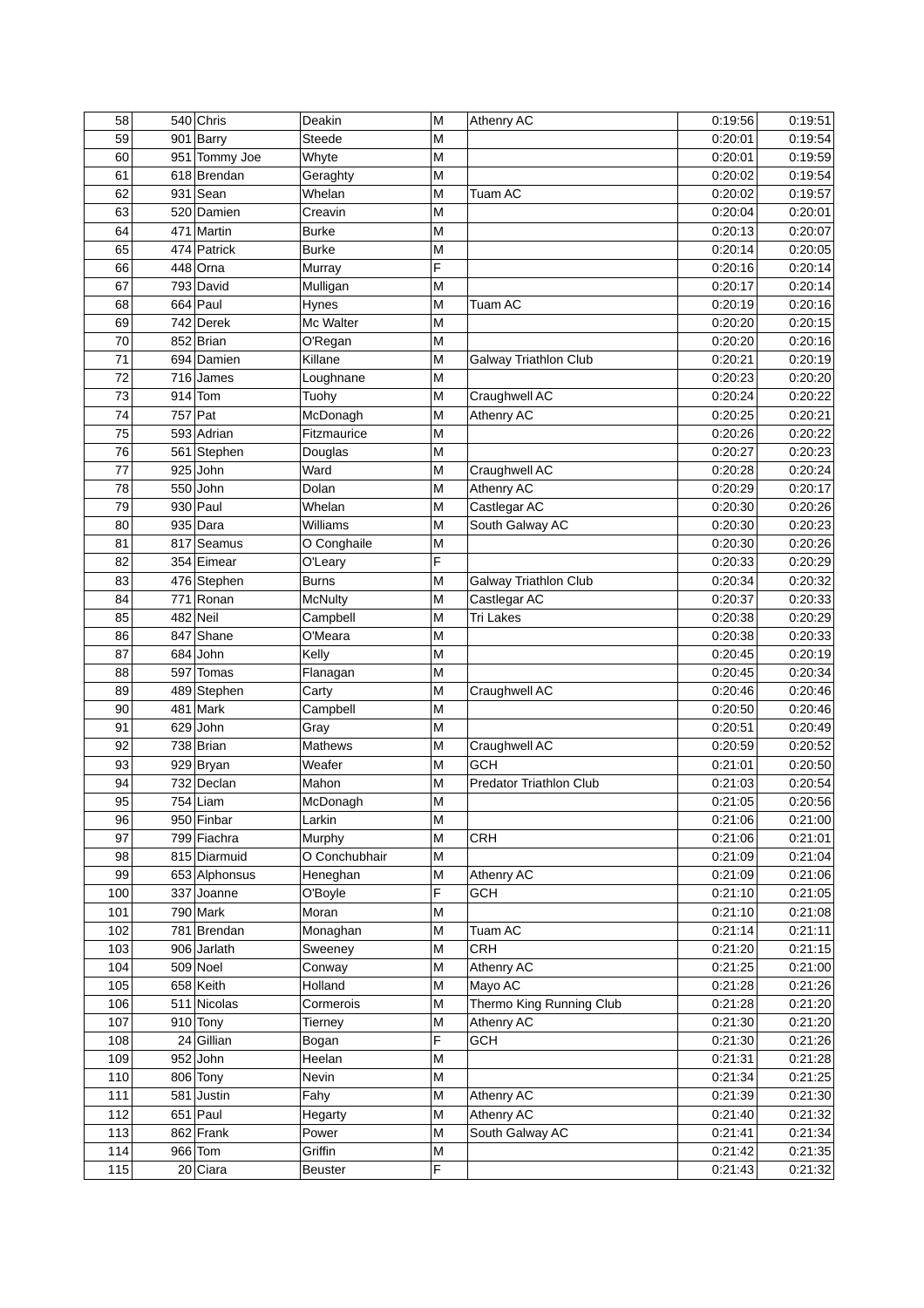| 116 |           | 760 Gerard   | McGarry           | M |                           | 0:21:46 | 0:21:34 |
|-----|-----------|--------------|-------------------|---|---------------------------|---------|---------|
| 117 |           | 366 Linda    | Porter            | F | Craughwell AC             | 0:21:50 | 0:21:46 |
| 118 |           | $811$   Liam | Nolan             | M | South Galway AC           | 0:21:50 | 0:21:48 |
| 119 |           | 896 Richard  | Simpson           | M | <b>GCH</b>                | 0:21:50 | 0:21:38 |
| 120 |           | 840 Kenneth  | O'Hara            | M | Athenry AC                | 0:21:51 | 0:21:48 |
| 121 |           | $776$ Mark   | Mitchell          | M | <b>Athenry AC</b>         | 0:21:52 | 0:21:46 |
| 122 |           | 525 Thomas   | Crowe             | M |                           | 0:21:53 | 0:21:46 |
| 123 |           | 526 Patrick  | Crowley           | M |                           | 0:21:56 | 0:21:46 |
| 124 |           | 559 Michael  | Doona             | M |                           | 0:21:56 | 0:21:49 |
| 125 |           | 414 Jacinta  | Walsh             | F | Athenry AC                | 0:22:00 | 0:21:52 |
| 126 |           | 34 Ali       | <b>Burke</b>      | F | Ballinasloe & District AC | 0:22:04 | 0:21:57 |
| 127 |           | 884 Tomas    | Ryan              | M |                           | 0:22:08 | 0:21:55 |
| 128 |           | 854 David    | O'Sullivan        | M | Athenry AC                | 0:22:08 | 0:22:00 |
| 129 |           | $758$ Paul   | McDonagh          | M | Maree AC                  | 0:22:09 | 0:21:51 |
| 130 |           | $689$ John   | Kennedy           | M |                           | 0:22:10 | 0:22:07 |
| 131 | 82        | Yvonne       | Crotty            | F |                           | 0:22:11 | 0:22:00 |
| 132 | $602$ Tim |              | Folan             | M | <b>GCH</b>                | 0:22:12 | 0:22:05 |
| 133 |           | $652$ cathal | Heidhin           | M |                           | 0:22:14 | 0:21:49 |
| 134 | 909 PJ    |              | Tarpey            | M | <b>Athenry AC</b>         | 0:22:17 | 0:22:13 |
| 135 |           | 54 Siobhan   | Casserly          | F | Castlegar AC              | 0:22:20 | 0:22:09 |
| 136 |           | $548$ Gary   | Doherty           | M |                           | 0:22:21 | 0:22:16 |
| 137 |           | 484 Eunan    | Canavan           | M |                           | 0:22:21 | 0:22:06 |
| 138 | $731$ Jim |              | Maher             | M | DXC Running Club          | 0:22:25 | 0:22:22 |
| 139 |           | 722 Niall    | Lyons             | M | Athenry AC                | 0:22:27 | 0:21:59 |
| 140 |           | 724 Dermot   | Macken            | M |                           | 0:22:27 | 0:21:53 |
| 141 |           | 907 Andrew   | Talbot            | M |                           | 0:22:28 | 0:22:25 |
| 142 |           | 568 Kevin    | Duffy             | M | Castlegar AC              | 0:22:28 | 0:22:18 |
| 143 |           | 765 Frank    | McGuire           | M | <b>GCH</b>                | 0:22:29 | 0:22:19 |
| 144 |           | 882 Brendan  | Ryan              | M |                           | 0:22:30 | 0:22:13 |
| 145 |           | 365 Laura    | Porter            | F | Craughwell AC             | 0:22:31 | 0:22:25 |
| 146 |           | 479 David    | Callanan          | M | Craughwell AC             | 0:22:32 | 0:22:26 |
| 147 |           | 227 Eimear   | Keary             | F |                           | 0:22:34 | 0:22:21 |
| 148 |           | 139 Elaine   | Fleming           | F |                           | 0:22:34 | 0:22:29 |
| 149 |           | 527 Stephen  | Crowley           | M |                           | 0:22:35 | 0:22:29 |
| 150 |           | $788$ Niall  | Moore             | M |                           | 0:22:35 | 0:21:51 |
| 151 |           | $763$ Niall  | <b>McGuinness</b> | M | South Galway AC           | 0:22:37 | 0:22:26 |
| 152 |           | 954 James    | Murphy            | M | Caltra & District AC      | 0:22:37 | 0:22:32 |
| 153 |           | 720 James    | Lundon            | M | Athenry AC                | 0:22:38 | 0:22:33 |
| 154 |           | $522$ Alan   | Cronin            | M |                           | 0:22:38 | 0:22:30 |
| 155 |           | 739 Cathal   | Mc Hugh           | M |                           | 0:22:41 | 0:22:30 |
| 156 | $866$ JP  |              | Quinn             | M | Castlegar AC              | 0:22:43 | 0:22:39 |
| 157 |           | 863 Liam     | Power             | M | <b>Tri Lakes</b>          | 0:22:45 | 0:22:18 |
| 158 |           | 783 Patrick  | Monahan           | M | Galway Triathlon Club     | 0:22:47 | 0:22:40 |
| 159 |           | 79 Yvonne    | Croke             | F |                           | 0:22:50 | 0:22:26 |
| 160 |           | $737$ Tom    | Mannion           | M | Tuam AC                   | 0:22:52 | 0:22:46 |
| 161 |           | 869 Pete     | Rabbitte          | M | Tuam AC                   | 0:22:52 | 0:22:39 |
|     |           |              | O'Sullivan        |   |                           |         |         |
| 162 |           | 855 Eoin     |                   | M | Athenry AC                | 0:22:53 | 0:22:45 |
| 163 |           | $554$ Noel   | Donnellan         | M |                           | 0:22:54 | 0:22:38 |
| 164 |           | 876 Kerrill  | Rohan             | M |                           | 0:22:55 | 0:22:45 |
| 165 |           | 841 Martin   | O'Hara            | M | Athenry AC                | 0:22:57 | 0:22:51 |
| 166 |           | 646 Stuart   | Harries           | M | Thermo King Running Club  | 0:22:59 | 0:22:52 |
| 167 |           | $504$ James  | Connolly          | M | St James AC               | 0:23:02 | 0:22:22 |
| 168 |           | 163 Collette | Gill              | F | Loughrea AC               | 0:23:04 | 0:22:56 |
| 169 |           | 362 Margaret | Page              | F |                           | 0:23:05 | 0:23:01 |
| 170 | $902$ JP  |              | Steede            | М |                           | 0:23:07 | 0:22:54 |
| 171 |           | 721 Cormac   | Lyons             | M | <b>GTC</b>                | 0:23:08 | 0:22:33 |
| 172 |           | 408 Maggie   | Vahey             | F | Athenry AC                | 0:23:10 | 0:22:34 |
| 173 |           | $594$ John   | Fitzmaurice       | M |                           | 0:23:10 | 0:22:59 |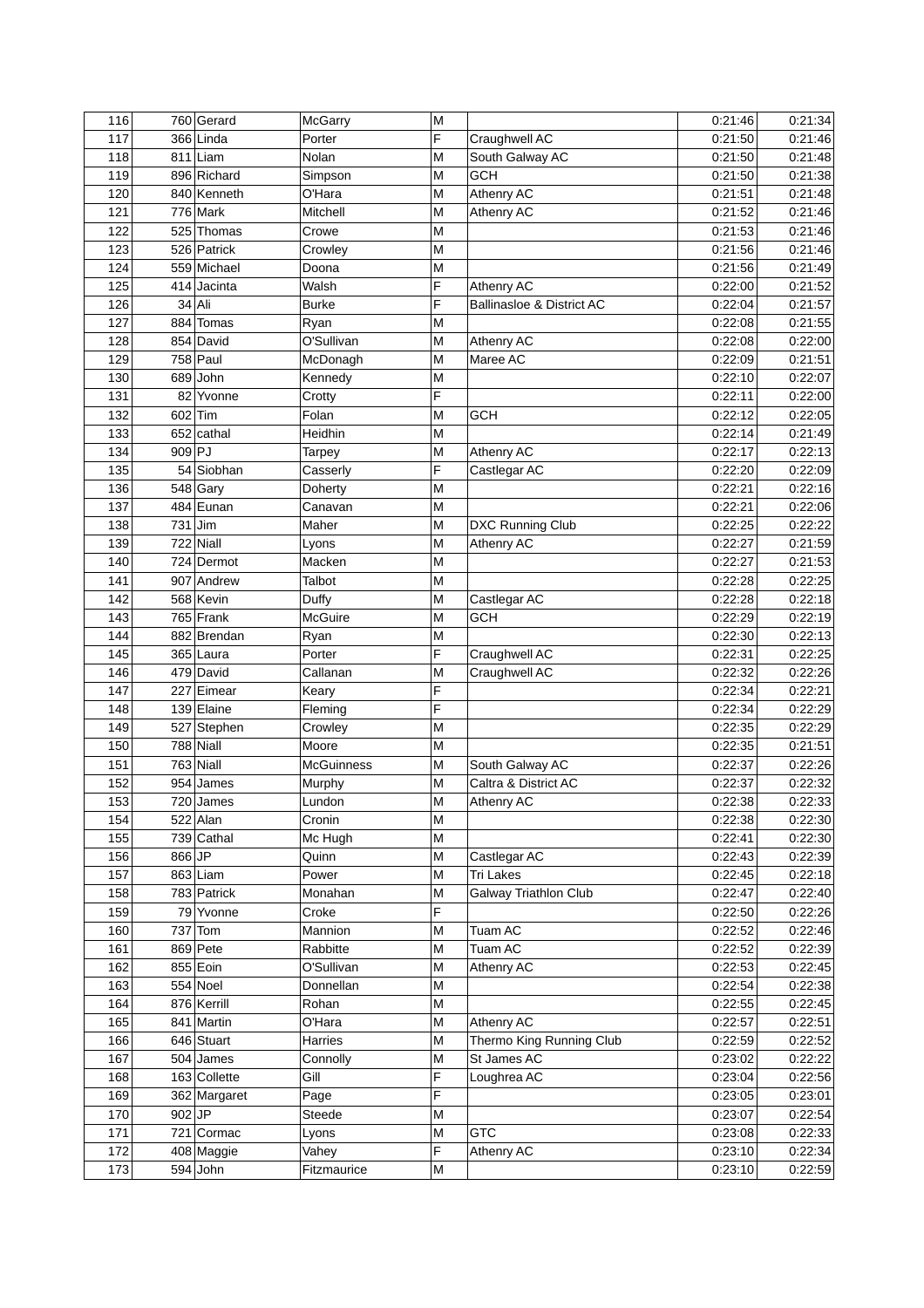| 175<br>927 Mirko<br>GCH<br>0:23:10<br>0:22:55<br>Warnke<br>M<br>176<br>$507$ Jack<br>M<br>0:23:15<br>0:23:01<br>Connors<br>177<br>566 Gordon<br>0:23:15<br>0:23:06<br>M<br>Duane<br>178<br>$900$ John<br>0:23:17<br>0:23:01<br>Stanford<br>M<br>South Galway AC<br>0:23:09<br>179<br>$755$ Mark<br>M<br><b>GCH</b><br>0:23:18<br>McDonagh<br>Craughwell AC<br>0:23:18<br>180<br>861 Thomas<br>0:23:19<br>Porter<br>M<br>680 David<br>0:23:19<br>0:23:08<br>181<br>Kelly<br>South Galway AC<br>M<br>633 Russell<br>0:22:52<br>182<br>0:23:23<br>Greaney<br>M<br>F<br>0:23:17<br>183<br>35 Anne<br><b>Burke</b><br>Ballinasloe & District AC<br>0:23:26<br>0:23:20<br>184<br>251 Chloe<br>F<br>0:23:28<br>Lemahieu<br>Thermo King Running Club<br>F<br>0:23:01<br>185<br>118 Sinead<br>0:23:29<br>Egan<br>186<br>579 Gerry<br>Fahy<br><b>CRH</b><br>0:23:30<br>0:23:12<br>M<br>0:23:27<br>187<br>620 Seamus<br>M<br>GCH<br>0:23:30<br>Geraghty<br>0:23:18<br>188<br>918 Michael<br>Walls<br><b>GCH</b><br>0:23:30<br>M<br>0:23:04<br>189<br>$519$ John<br>0:23:31<br>Creane<br>M<br>Thermo King Running Club<br>374 Sheila<br>0:23:24<br>190<br>Reilly<br>F<br>Loughrea AC<br>0:23:33<br>Walkin<br>0:23:15<br>191<br>917 Peter<br>Tuam AC<br>0:23:34<br>M<br>$632$ Paul<br>0:23:04<br>192<br>0:23:36<br>M<br>Greaney<br>0:23:22<br>193<br>803 Wojciech<br><b>Musial</b><br>0:23:36<br>M<br>Marathon Club Ireland<br>$782$ Paul<br>0:23:15<br>194<br>0:23:37<br>Monaghan<br>M<br>464 Daniel<br>0:23:12<br>195<br><b>Broderick</b><br>Athenry AC<br>0:23:38<br>M<br>$546$ Sean<br>196<br>M<br><b>GCH</b><br>0:23:07<br>Dinneen<br>0:23:39<br>197<br>949 Patrick<br>0:23:31<br>Foley<br>M<br>0:23:40<br>198<br>751 Eoin<br>McDermott<br>M<br><b>Predator Triathlon Club</b><br>0:23:40<br>0:23:31<br>F<br>199<br>425 Anita<br>0:22:54<br>Donoghue<br>0:23:40<br>200<br>665 Simon<br>Iwasaki<br>0:23:42<br>0:23:14<br>M<br><b>HPE Running Club</b><br>201<br>875 Gerry<br>M<br><b>CRH</b><br>0:23:46<br>0:23:28<br>Rohan<br>F<br>202<br>$261$ Laura<br>Ballyroan Abbeyleix and Districts<br>0:23:46<br>0:23:31<br>Mahony<br>F<br>203<br>143 Mollie<br>Foley<br>Predator Triathlon Club<br>0:23:47<br>0:23:31<br>204<br>$551$ Paul<br>Dolan<br>M<br>Athenry AC<br>0:23:34<br>0:23:49<br>205<br>956 Martin<br>M<br>East Galway AC<br>0:23:50<br>0:23:26<br>Lennon<br>F<br>206<br>37 Catherine<br>0:23:51<br>0:23:32<br><b>Burke</b><br>207<br>$513$ Nick<br>M<br>0:23:51<br>0:23:12<br>Cosgrave<br>F<br>208<br>398 Yvonne<br>0:23:47<br>Smyth<br>0:23:58<br>F<br>209<br>$111$ fiona<br>0:23:59<br>0:23:43<br>Doughan<br><b>Athenry AC</b><br>210<br>678 Stephem<br>M<br>0:23:59<br>0:23:47<br>Keary<br>$679$ Fran<br>211<br>M<br>0:24:00<br>0:23:45<br>Keating<br>Corrib AC<br>212<br>F<br>213 Maeve<br>0:24:01<br>0:23:48<br>Hynes<br>213<br>$608$ Sean<br>M<br>0:24:02<br>0:23:45<br>Freeney<br>Athenry AC<br>F<br>214<br>344 Bernadette<br>O'Connor<br>0:24:04<br>0:23:56<br>215<br>802 Ross<br>M<br>0:24:07<br>0:23:54<br>Murphy<br>216<br>792 Przemyslaw<br>Mrugalski<br>Castlegar AC<br>0:24:10<br>0:23:39<br>M<br>217<br>0:24:10<br>0:24:00<br>518 Padhraig<br>Coyne<br>M<br>Athenry AC<br>218<br>0:24:00<br>701 Michael<br>M<br>0:24:12<br>Langan<br>219<br>$623$ Frank<br>Castlegar AC<br>0:24:02<br>Gilmore<br>M<br>0:24:16<br>220<br>81 Charlotte<br>F<br>Athenry AC<br>0:24:17<br>0:23:58<br>Cronin<br>0:23:57<br>221<br>916 James<br>M<br><b>Galway Triathlon Club</b><br>0:24:18<br>Vaughan<br>Silke<br>222<br>895 Paschal<br>0:24:18<br>0:24:10<br>M<br>Castlegar AC<br>223<br>$743$ Colm<br>McAllen<br>Craughwell AC<br>0:24:18<br>0:24:09<br>M<br>224<br>$478$ Frank<br>Craughwell AC<br>0:24:19<br>0:24:10<br><b>Byrnes</b><br>M<br>F<br>225<br>295 Thelma<br>McMahon<br>Loughrea AC<br>0:24:20<br>0:24:02<br>$288$ Linda<br>F<br>0:24:21<br>0:23:40<br>226<br><b>McGuinness</b><br>F<br>227<br>300 Maura<br>Tuam AC<br>0:24:22<br>0:24:08<br>Meeneghan<br>228<br>Cavanagh<br>0:24:24<br>0:24:18<br>491 Peter<br>М<br>229<br>F<br>0:24:17<br>196 Mary Kate<br>Heaslip<br>Athenry AC<br>0:24:25<br>0:23:56<br>230<br>872 Anthony<br>Redmond<br>0:24:27<br>М<br>231<br>824 Shane<br>O'Brien<br>0:24:28<br>0:24:03<br>М<br>CRH | 174 | $932$ Paul | Whent | M | <b>GCH</b> | 0:23:10 | 0:22:46 |
|---------------------------------------------------------------------------------------------------------------------------------------------------------------------------------------------------------------------------------------------------------------------------------------------------------------------------------------------------------------------------------------------------------------------------------------------------------------------------------------------------------------------------------------------------------------------------------------------------------------------------------------------------------------------------------------------------------------------------------------------------------------------------------------------------------------------------------------------------------------------------------------------------------------------------------------------------------------------------------------------------------------------------------------------------------------------------------------------------------------------------------------------------------------------------------------------------------------------------------------------------------------------------------------------------------------------------------------------------------------------------------------------------------------------------------------------------------------------------------------------------------------------------------------------------------------------------------------------------------------------------------------------------------------------------------------------------------------------------------------------------------------------------------------------------------------------------------------------------------------------------------------------------------------------------------------------------------------------------------------------------------------------------------------------------------------------------------------------------------------------------------------------------------------------------------------------------------------------------------------------------------------------------------------------------------------------------------------------------------------------------------------------------------------------------------------------------------------------------------------------------------------------------------------------------------------------------------------------------------------------------------------------------------------------------------------------------------------------------------------------------------------------------------------------------------------------------------------------------------------------------------------------------------------------------------------------------------------------------------------------------------------------------------------------------------------------------------------------------------------------------------------------------------------------------------------------------------------------------------------------------------------------------------------------------------------------------------------------------------------------------------------------------------------------------------------------------------------------------------------------------------------------------------------------------------------------------------------------------------------------------------------------------------------------------------------------------------------------------------------------------------------------------------------------------------------------------------------------------------------------------------------------------------------------------------------------------------------------------------------------------------------------------------------------------------------------------------------------------------------------------------------------------------------------------------------------------------------------------------------|-----|------------|-------|---|------------|---------|---------|
|                                                                                                                                                                                                                                                                                                                                                                                                                                                                                                                                                                                                                                                                                                                                                                                                                                                                                                                                                                                                                                                                                                                                                                                                                                                                                                                                                                                                                                                                                                                                                                                                                                                                                                                                                                                                                                                                                                                                                                                                                                                                                                                                                                                                                                                                                                                                                                                                                                                                                                                                                                                                                                                                                                                                                                                                                                                                                                                                                                                                                                                                                                                                                                                                                                                                                                                                                                                                                                                                                                                                                                                                                                                                                                                                                                                                                                                                                                                                                                                                                                                                                                                                                                                                                                       |     |            |       |   |            |         |         |
|                                                                                                                                                                                                                                                                                                                                                                                                                                                                                                                                                                                                                                                                                                                                                                                                                                                                                                                                                                                                                                                                                                                                                                                                                                                                                                                                                                                                                                                                                                                                                                                                                                                                                                                                                                                                                                                                                                                                                                                                                                                                                                                                                                                                                                                                                                                                                                                                                                                                                                                                                                                                                                                                                                                                                                                                                                                                                                                                                                                                                                                                                                                                                                                                                                                                                                                                                                                                                                                                                                                                                                                                                                                                                                                                                                                                                                                                                                                                                                                                                                                                                                                                                                                                                                       |     |            |       |   |            |         |         |
|                                                                                                                                                                                                                                                                                                                                                                                                                                                                                                                                                                                                                                                                                                                                                                                                                                                                                                                                                                                                                                                                                                                                                                                                                                                                                                                                                                                                                                                                                                                                                                                                                                                                                                                                                                                                                                                                                                                                                                                                                                                                                                                                                                                                                                                                                                                                                                                                                                                                                                                                                                                                                                                                                                                                                                                                                                                                                                                                                                                                                                                                                                                                                                                                                                                                                                                                                                                                                                                                                                                                                                                                                                                                                                                                                                                                                                                                                                                                                                                                                                                                                                                                                                                                                                       |     |            |       |   |            |         |         |
|                                                                                                                                                                                                                                                                                                                                                                                                                                                                                                                                                                                                                                                                                                                                                                                                                                                                                                                                                                                                                                                                                                                                                                                                                                                                                                                                                                                                                                                                                                                                                                                                                                                                                                                                                                                                                                                                                                                                                                                                                                                                                                                                                                                                                                                                                                                                                                                                                                                                                                                                                                                                                                                                                                                                                                                                                                                                                                                                                                                                                                                                                                                                                                                                                                                                                                                                                                                                                                                                                                                                                                                                                                                                                                                                                                                                                                                                                                                                                                                                                                                                                                                                                                                                                                       |     |            |       |   |            |         |         |
|                                                                                                                                                                                                                                                                                                                                                                                                                                                                                                                                                                                                                                                                                                                                                                                                                                                                                                                                                                                                                                                                                                                                                                                                                                                                                                                                                                                                                                                                                                                                                                                                                                                                                                                                                                                                                                                                                                                                                                                                                                                                                                                                                                                                                                                                                                                                                                                                                                                                                                                                                                                                                                                                                                                                                                                                                                                                                                                                                                                                                                                                                                                                                                                                                                                                                                                                                                                                                                                                                                                                                                                                                                                                                                                                                                                                                                                                                                                                                                                                                                                                                                                                                                                                                                       |     |            |       |   |            |         |         |
|                                                                                                                                                                                                                                                                                                                                                                                                                                                                                                                                                                                                                                                                                                                                                                                                                                                                                                                                                                                                                                                                                                                                                                                                                                                                                                                                                                                                                                                                                                                                                                                                                                                                                                                                                                                                                                                                                                                                                                                                                                                                                                                                                                                                                                                                                                                                                                                                                                                                                                                                                                                                                                                                                                                                                                                                                                                                                                                                                                                                                                                                                                                                                                                                                                                                                                                                                                                                                                                                                                                                                                                                                                                                                                                                                                                                                                                                                                                                                                                                                                                                                                                                                                                                                                       |     |            |       |   |            |         |         |
|                                                                                                                                                                                                                                                                                                                                                                                                                                                                                                                                                                                                                                                                                                                                                                                                                                                                                                                                                                                                                                                                                                                                                                                                                                                                                                                                                                                                                                                                                                                                                                                                                                                                                                                                                                                                                                                                                                                                                                                                                                                                                                                                                                                                                                                                                                                                                                                                                                                                                                                                                                                                                                                                                                                                                                                                                                                                                                                                                                                                                                                                                                                                                                                                                                                                                                                                                                                                                                                                                                                                                                                                                                                                                                                                                                                                                                                                                                                                                                                                                                                                                                                                                                                                                                       |     |            |       |   |            |         |         |
|                                                                                                                                                                                                                                                                                                                                                                                                                                                                                                                                                                                                                                                                                                                                                                                                                                                                                                                                                                                                                                                                                                                                                                                                                                                                                                                                                                                                                                                                                                                                                                                                                                                                                                                                                                                                                                                                                                                                                                                                                                                                                                                                                                                                                                                                                                                                                                                                                                                                                                                                                                                                                                                                                                                                                                                                                                                                                                                                                                                                                                                                                                                                                                                                                                                                                                                                                                                                                                                                                                                                                                                                                                                                                                                                                                                                                                                                                                                                                                                                                                                                                                                                                                                                                                       |     |            |       |   |            |         |         |
|                                                                                                                                                                                                                                                                                                                                                                                                                                                                                                                                                                                                                                                                                                                                                                                                                                                                                                                                                                                                                                                                                                                                                                                                                                                                                                                                                                                                                                                                                                                                                                                                                                                                                                                                                                                                                                                                                                                                                                                                                                                                                                                                                                                                                                                                                                                                                                                                                                                                                                                                                                                                                                                                                                                                                                                                                                                                                                                                                                                                                                                                                                                                                                                                                                                                                                                                                                                                                                                                                                                                                                                                                                                                                                                                                                                                                                                                                                                                                                                                                                                                                                                                                                                                                                       |     |            |       |   |            |         |         |
|                                                                                                                                                                                                                                                                                                                                                                                                                                                                                                                                                                                                                                                                                                                                                                                                                                                                                                                                                                                                                                                                                                                                                                                                                                                                                                                                                                                                                                                                                                                                                                                                                                                                                                                                                                                                                                                                                                                                                                                                                                                                                                                                                                                                                                                                                                                                                                                                                                                                                                                                                                                                                                                                                                                                                                                                                                                                                                                                                                                                                                                                                                                                                                                                                                                                                                                                                                                                                                                                                                                                                                                                                                                                                                                                                                                                                                                                                                                                                                                                                                                                                                                                                                                                                                       |     |            |       |   |            |         |         |
|                                                                                                                                                                                                                                                                                                                                                                                                                                                                                                                                                                                                                                                                                                                                                                                                                                                                                                                                                                                                                                                                                                                                                                                                                                                                                                                                                                                                                                                                                                                                                                                                                                                                                                                                                                                                                                                                                                                                                                                                                                                                                                                                                                                                                                                                                                                                                                                                                                                                                                                                                                                                                                                                                                                                                                                                                                                                                                                                                                                                                                                                                                                                                                                                                                                                                                                                                                                                                                                                                                                                                                                                                                                                                                                                                                                                                                                                                                                                                                                                                                                                                                                                                                                                                                       |     |            |       |   |            |         |         |
|                                                                                                                                                                                                                                                                                                                                                                                                                                                                                                                                                                                                                                                                                                                                                                                                                                                                                                                                                                                                                                                                                                                                                                                                                                                                                                                                                                                                                                                                                                                                                                                                                                                                                                                                                                                                                                                                                                                                                                                                                                                                                                                                                                                                                                                                                                                                                                                                                                                                                                                                                                                                                                                                                                                                                                                                                                                                                                                                                                                                                                                                                                                                                                                                                                                                                                                                                                                                                                                                                                                                                                                                                                                                                                                                                                                                                                                                                                                                                                                                                                                                                                                                                                                                                                       |     |            |       |   |            |         |         |
|                                                                                                                                                                                                                                                                                                                                                                                                                                                                                                                                                                                                                                                                                                                                                                                                                                                                                                                                                                                                                                                                                                                                                                                                                                                                                                                                                                                                                                                                                                                                                                                                                                                                                                                                                                                                                                                                                                                                                                                                                                                                                                                                                                                                                                                                                                                                                                                                                                                                                                                                                                                                                                                                                                                                                                                                                                                                                                                                                                                                                                                                                                                                                                                                                                                                                                                                                                                                                                                                                                                                                                                                                                                                                                                                                                                                                                                                                                                                                                                                                                                                                                                                                                                                                                       |     |            |       |   |            |         |         |
|                                                                                                                                                                                                                                                                                                                                                                                                                                                                                                                                                                                                                                                                                                                                                                                                                                                                                                                                                                                                                                                                                                                                                                                                                                                                                                                                                                                                                                                                                                                                                                                                                                                                                                                                                                                                                                                                                                                                                                                                                                                                                                                                                                                                                                                                                                                                                                                                                                                                                                                                                                                                                                                                                                                                                                                                                                                                                                                                                                                                                                                                                                                                                                                                                                                                                                                                                                                                                                                                                                                                                                                                                                                                                                                                                                                                                                                                                                                                                                                                                                                                                                                                                                                                                                       |     |            |       |   |            |         |         |
|                                                                                                                                                                                                                                                                                                                                                                                                                                                                                                                                                                                                                                                                                                                                                                                                                                                                                                                                                                                                                                                                                                                                                                                                                                                                                                                                                                                                                                                                                                                                                                                                                                                                                                                                                                                                                                                                                                                                                                                                                                                                                                                                                                                                                                                                                                                                                                                                                                                                                                                                                                                                                                                                                                                                                                                                                                                                                                                                                                                                                                                                                                                                                                                                                                                                                                                                                                                                                                                                                                                                                                                                                                                                                                                                                                                                                                                                                                                                                                                                                                                                                                                                                                                                                                       |     |            |       |   |            |         |         |
|                                                                                                                                                                                                                                                                                                                                                                                                                                                                                                                                                                                                                                                                                                                                                                                                                                                                                                                                                                                                                                                                                                                                                                                                                                                                                                                                                                                                                                                                                                                                                                                                                                                                                                                                                                                                                                                                                                                                                                                                                                                                                                                                                                                                                                                                                                                                                                                                                                                                                                                                                                                                                                                                                                                                                                                                                                                                                                                                                                                                                                                                                                                                                                                                                                                                                                                                                                                                                                                                                                                                                                                                                                                                                                                                                                                                                                                                                                                                                                                                                                                                                                                                                                                                                                       |     |            |       |   |            |         |         |
|                                                                                                                                                                                                                                                                                                                                                                                                                                                                                                                                                                                                                                                                                                                                                                                                                                                                                                                                                                                                                                                                                                                                                                                                                                                                                                                                                                                                                                                                                                                                                                                                                                                                                                                                                                                                                                                                                                                                                                                                                                                                                                                                                                                                                                                                                                                                                                                                                                                                                                                                                                                                                                                                                                                                                                                                                                                                                                                                                                                                                                                                                                                                                                                                                                                                                                                                                                                                                                                                                                                                                                                                                                                                                                                                                                                                                                                                                                                                                                                                                                                                                                                                                                                                                                       |     |            |       |   |            |         |         |
|                                                                                                                                                                                                                                                                                                                                                                                                                                                                                                                                                                                                                                                                                                                                                                                                                                                                                                                                                                                                                                                                                                                                                                                                                                                                                                                                                                                                                                                                                                                                                                                                                                                                                                                                                                                                                                                                                                                                                                                                                                                                                                                                                                                                                                                                                                                                                                                                                                                                                                                                                                                                                                                                                                                                                                                                                                                                                                                                                                                                                                                                                                                                                                                                                                                                                                                                                                                                                                                                                                                                                                                                                                                                                                                                                                                                                                                                                                                                                                                                                                                                                                                                                                                                                                       |     |            |       |   |            |         |         |
|                                                                                                                                                                                                                                                                                                                                                                                                                                                                                                                                                                                                                                                                                                                                                                                                                                                                                                                                                                                                                                                                                                                                                                                                                                                                                                                                                                                                                                                                                                                                                                                                                                                                                                                                                                                                                                                                                                                                                                                                                                                                                                                                                                                                                                                                                                                                                                                                                                                                                                                                                                                                                                                                                                                                                                                                                                                                                                                                                                                                                                                                                                                                                                                                                                                                                                                                                                                                                                                                                                                                                                                                                                                                                                                                                                                                                                                                                                                                                                                                                                                                                                                                                                                                                                       |     |            |       |   |            |         |         |
|                                                                                                                                                                                                                                                                                                                                                                                                                                                                                                                                                                                                                                                                                                                                                                                                                                                                                                                                                                                                                                                                                                                                                                                                                                                                                                                                                                                                                                                                                                                                                                                                                                                                                                                                                                                                                                                                                                                                                                                                                                                                                                                                                                                                                                                                                                                                                                                                                                                                                                                                                                                                                                                                                                                                                                                                                                                                                                                                                                                                                                                                                                                                                                                                                                                                                                                                                                                                                                                                                                                                                                                                                                                                                                                                                                                                                                                                                                                                                                                                                                                                                                                                                                                                                                       |     |            |       |   |            |         |         |
|                                                                                                                                                                                                                                                                                                                                                                                                                                                                                                                                                                                                                                                                                                                                                                                                                                                                                                                                                                                                                                                                                                                                                                                                                                                                                                                                                                                                                                                                                                                                                                                                                                                                                                                                                                                                                                                                                                                                                                                                                                                                                                                                                                                                                                                                                                                                                                                                                                                                                                                                                                                                                                                                                                                                                                                                                                                                                                                                                                                                                                                                                                                                                                                                                                                                                                                                                                                                                                                                                                                                                                                                                                                                                                                                                                                                                                                                                                                                                                                                                                                                                                                                                                                                                                       |     |            |       |   |            |         |         |
|                                                                                                                                                                                                                                                                                                                                                                                                                                                                                                                                                                                                                                                                                                                                                                                                                                                                                                                                                                                                                                                                                                                                                                                                                                                                                                                                                                                                                                                                                                                                                                                                                                                                                                                                                                                                                                                                                                                                                                                                                                                                                                                                                                                                                                                                                                                                                                                                                                                                                                                                                                                                                                                                                                                                                                                                                                                                                                                                                                                                                                                                                                                                                                                                                                                                                                                                                                                                                                                                                                                                                                                                                                                                                                                                                                                                                                                                                                                                                                                                                                                                                                                                                                                                                                       |     |            |       |   |            |         |         |
|                                                                                                                                                                                                                                                                                                                                                                                                                                                                                                                                                                                                                                                                                                                                                                                                                                                                                                                                                                                                                                                                                                                                                                                                                                                                                                                                                                                                                                                                                                                                                                                                                                                                                                                                                                                                                                                                                                                                                                                                                                                                                                                                                                                                                                                                                                                                                                                                                                                                                                                                                                                                                                                                                                                                                                                                                                                                                                                                                                                                                                                                                                                                                                                                                                                                                                                                                                                                                                                                                                                                                                                                                                                                                                                                                                                                                                                                                                                                                                                                                                                                                                                                                                                                                                       |     |            |       |   |            |         |         |
|                                                                                                                                                                                                                                                                                                                                                                                                                                                                                                                                                                                                                                                                                                                                                                                                                                                                                                                                                                                                                                                                                                                                                                                                                                                                                                                                                                                                                                                                                                                                                                                                                                                                                                                                                                                                                                                                                                                                                                                                                                                                                                                                                                                                                                                                                                                                                                                                                                                                                                                                                                                                                                                                                                                                                                                                                                                                                                                                                                                                                                                                                                                                                                                                                                                                                                                                                                                                                                                                                                                                                                                                                                                                                                                                                                                                                                                                                                                                                                                                                                                                                                                                                                                                                                       |     |            |       |   |            |         |         |
|                                                                                                                                                                                                                                                                                                                                                                                                                                                                                                                                                                                                                                                                                                                                                                                                                                                                                                                                                                                                                                                                                                                                                                                                                                                                                                                                                                                                                                                                                                                                                                                                                                                                                                                                                                                                                                                                                                                                                                                                                                                                                                                                                                                                                                                                                                                                                                                                                                                                                                                                                                                                                                                                                                                                                                                                                                                                                                                                                                                                                                                                                                                                                                                                                                                                                                                                                                                                                                                                                                                                                                                                                                                                                                                                                                                                                                                                                                                                                                                                                                                                                                                                                                                                                                       |     |            |       |   |            |         |         |
|                                                                                                                                                                                                                                                                                                                                                                                                                                                                                                                                                                                                                                                                                                                                                                                                                                                                                                                                                                                                                                                                                                                                                                                                                                                                                                                                                                                                                                                                                                                                                                                                                                                                                                                                                                                                                                                                                                                                                                                                                                                                                                                                                                                                                                                                                                                                                                                                                                                                                                                                                                                                                                                                                                                                                                                                                                                                                                                                                                                                                                                                                                                                                                                                                                                                                                                                                                                                                                                                                                                                                                                                                                                                                                                                                                                                                                                                                                                                                                                                                                                                                                                                                                                                                                       |     |            |       |   |            |         |         |
|                                                                                                                                                                                                                                                                                                                                                                                                                                                                                                                                                                                                                                                                                                                                                                                                                                                                                                                                                                                                                                                                                                                                                                                                                                                                                                                                                                                                                                                                                                                                                                                                                                                                                                                                                                                                                                                                                                                                                                                                                                                                                                                                                                                                                                                                                                                                                                                                                                                                                                                                                                                                                                                                                                                                                                                                                                                                                                                                                                                                                                                                                                                                                                                                                                                                                                                                                                                                                                                                                                                                                                                                                                                                                                                                                                                                                                                                                                                                                                                                                                                                                                                                                                                                                                       |     |            |       |   |            |         |         |
|                                                                                                                                                                                                                                                                                                                                                                                                                                                                                                                                                                                                                                                                                                                                                                                                                                                                                                                                                                                                                                                                                                                                                                                                                                                                                                                                                                                                                                                                                                                                                                                                                                                                                                                                                                                                                                                                                                                                                                                                                                                                                                                                                                                                                                                                                                                                                                                                                                                                                                                                                                                                                                                                                                                                                                                                                                                                                                                                                                                                                                                                                                                                                                                                                                                                                                                                                                                                                                                                                                                                                                                                                                                                                                                                                                                                                                                                                                                                                                                                                                                                                                                                                                                                                                       |     |            |       |   |            |         |         |
|                                                                                                                                                                                                                                                                                                                                                                                                                                                                                                                                                                                                                                                                                                                                                                                                                                                                                                                                                                                                                                                                                                                                                                                                                                                                                                                                                                                                                                                                                                                                                                                                                                                                                                                                                                                                                                                                                                                                                                                                                                                                                                                                                                                                                                                                                                                                                                                                                                                                                                                                                                                                                                                                                                                                                                                                                                                                                                                                                                                                                                                                                                                                                                                                                                                                                                                                                                                                                                                                                                                                                                                                                                                                                                                                                                                                                                                                                                                                                                                                                                                                                                                                                                                                                                       |     |            |       |   |            |         |         |
|                                                                                                                                                                                                                                                                                                                                                                                                                                                                                                                                                                                                                                                                                                                                                                                                                                                                                                                                                                                                                                                                                                                                                                                                                                                                                                                                                                                                                                                                                                                                                                                                                                                                                                                                                                                                                                                                                                                                                                                                                                                                                                                                                                                                                                                                                                                                                                                                                                                                                                                                                                                                                                                                                                                                                                                                                                                                                                                                                                                                                                                                                                                                                                                                                                                                                                                                                                                                                                                                                                                                                                                                                                                                                                                                                                                                                                                                                                                                                                                                                                                                                                                                                                                                                                       |     |            |       |   |            |         |         |
|                                                                                                                                                                                                                                                                                                                                                                                                                                                                                                                                                                                                                                                                                                                                                                                                                                                                                                                                                                                                                                                                                                                                                                                                                                                                                                                                                                                                                                                                                                                                                                                                                                                                                                                                                                                                                                                                                                                                                                                                                                                                                                                                                                                                                                                                                                                                                                                                                                                                                                                                                                                                                                                                                                                                                                                                                                                                                                                                                                                                                                                                                                                                                                                                                                                                                                                                                                                                                                                                                                                                                                                                                                                                                                                                                                                                                                                                                                                                                                                                                                                                                                                                                                                                                                       |     |            |       |   |            |         |         |
|                                                                                                                                                                                                                                                                                                                                                                                                                                                                                                                                                                                                                                                                                                                                                                                                                                                                                                                                                                                                                                                                                                                                                                                                                                                                                                                                                                                                                                                                                                                                                                                                                                                                                                                                                                                                                                                                                                                                                                                                                                                                                                                                                                                                                                                                                                                                                                                                                                                                                                                                                                                                                                                                                                                                                                                                                                                                                                                                                                                                                                                                                                                                                                                                                                                                                                                                                                                                                                                                                                                                                                                                                                                                                                                                                                                                                                                                                                                                                                                                                                                                                                                                                                                                                                       |     |            |       |   |            |         |         |
|                                                                                                                                                                                                                                                                                                                                                                                                                                                                                                                                                                                                                                                                                                                                                                                                                                                                                                                                                                                                                                                                                                                                                                                                                                                                                                                                                                                                                                                                                                                                                                                                                                                                                                                                                                                                                                                                                                                                                                                                                                                                                                                                                                                                                                                                                                                                                                                                                                                                                                                                                                                                                                                                                                                                                                                                                                                                                                                                                                                                                                                                                                                                                                                                                                                                                                                                                                                                                                                                                                                                                                                                                                                                                                                                                                                                                                                                                                                                                                                                                                                                                                                                                                                                                                       |     |            |       |   |            |         |         |
|                                                                                                                                                                                                                                                                                                                                                                                                                                                                                                                                                                                                                                                                                                                                                                                                                                                                                                                                                                                                                                                                                                                                                                                                                                                                                                                                                                                                                                                                                                                                                                                                                                                                                                                                                                                                                                                                                                                                                                                                                                                                                                                                                                                                                                                                                                                                                                                                                                                                                                                                                                                                                                                                                                                                                                                                                                                                                                                                                                                                                                                                                                                                                                                                                                                                                                                                                                                                                                                                                                                                                                                                                                                                                                                                                                                                                                                                                                                                                                                                                                                                                                                                                                                                                                       |     |            |       |   |            |         |         |
|                                                                                                                                                                                                                                                                                                                                                                                                                                                                                                                                                                                                                                                                                                                                                                                                                                                                                                                                                                                                                                                                                                                                                                                                                                                                                                                                                                                                                                                                                                                                                                                                                                                                                                                                                                                                                                                                                                                                                                                                                                                                                                                                                                                                                                                                                                                                                                                                                                                                                                                                                                                                                                                                                                                                                                                                                                                                                                                                                                                                                                                                                                                                                                                                                                                                                                                                                                                                                                                                                                                                                                                                                                                                                                                                                                                                                                                                                                                                                                                                                                                                                                                                                                                                                                       |     |            |       |   |            |         |         |
|                                                                                                                                                                                                                                                                                                                                                                                                                                                                                                                                                                                                                                                                                                                                                                                                                                                                                                                                                                                                                                                                                                                                                                                                                                                                                                                                                                                                                                                                                                                                                                                                                                                                                                                                                                                                                                                                                                                                                                                                                                                                                                                                                                                                                                                                                                                                                                                                                                                                                                                                                                                                                                                                                                                                                                                                                                                                                                                                                                                                                                                                                                                                                                                                                                                                                                                                                                                                                                                                                                                                                                                                                                                                                                                                                                                                                                                                                                                                                                                                                                                                                                                                                                                                                                       |     |            |       |   |            |         |         |
|                                                                                                                                                                                                                                                                                                                                                                                                                                                                                                                                                                                                                                                                                                                                                                                                                                                                                                                                                                                                                                                                                                                                                                                                                                                                                                                                                                                                                                                                                                                                                                                                                                                                                                                                                                                                                                                                                                                                                                                                                                                                                                                                                                                                                                                                                                                                                                                                                                                                                                                                                                                                                                                                                                                                                                                                                                                                                                                                                                                                                                                                                                                                                                                                                                                                                                                                                                                                                                                                                                                                                                                                                                                                                                                                                                                                                                                                                                                                                                                                                                                                                                                                                                                                                                       |     |            |       |   |            |         |         |
|                                                                                                                                                                                                                                                                                                                                                                                                                                                                                                                                                                                                                                                                                                                                                                                                                                                                                                                                                                                                                                                                                                                                                                                                                                                                                                                                                                                                                                                                                                                                                                                                                                                                                                                                                                                                                                                                                                                                                                                                                                                                                                                                                                                                                                                                                                                                                                                                                                                                                                                                                                                                                                                                                                                                                                                                                                                                                                                                                                                                                                                                                                                                                                                                                                                                                                                                                                                                                                                                                                                                                                                                                                                                                                                                                                                                                                                                                                                                                                                                                                                                                                                                                                                                                                       |     |            |       |   |            |         |         |
|                                                                                                                                                                                                                                                                                                                                                                                                                                                                                                                                                                                                                                                                                                                                                                                                                                                                                                                                                                                                                                                                                                                                                                                                                                                                                                                                                                                                                                                                                                                                                                                                                                                                                                                                                                                                                                                                                                                                                                                                                                                                                                                                                                                                                                                                                                                                                                                                                                                                                                                                                                                                                                                                                                                                                                                                                                                                                                                                                                                                                                                                                                                                                                                                                                                                                                                                                                                                                                                                                                                                                                                                                                                                                                                                                                                                                                                                                                                                                                                                                                                                                                                                                                                                                                       |     |            |       |   |            |         |         |
|                                                                                                                                                                                                                                                                                                                                                                                                                                                                                                                                                                                                                                                                                                                                                                                                                                                                                                                                                                                                                                                                                                                                                                                                                                                                                                                                                                                                                                                                                                                                                                                                                                                                                                                                                                                                                                                                                                                                                                                                                                                                                                                                                                                                                                                                                                                                                                                                                                                                                                                                                                                                                                                                                                                                                                                                                                                                                                                                                                                                                                                                                                                                                                                                                                                                                                                                                                                                                                                                                                                                                                                                                                                                                                                                                                                                                                                                                                                                                                                                                                                                                                                                                                                                                                       |     |            |       |   |            |         |         |
|                                                                                                                                                                                                                                                                                                                                                                                                                                                                                                                                                                                                                                                                                                                                                                                                                                                                                                                                                                                                                                                                                                                                                                                                                                                                                                                                                                                                                                                                                                                                                                                                                                                                                                                                                                                                                                                                                                                                                                                                                                                                                                                                                                                                                                                                                                                                                                                                                                                                                                                                                                                                                                                                                                                                                                                                                                                                                                                                                                                                                                                                                                                                                                                                                                                                                                                                                                                                                                                                                                                                                                                                                                                                                                                                                                                                                                                                                                                                                                                                                                                                                                                                                                                                                                       |     |            |       |   |            |         |         |
|                                                                                                                                                                                                                                                                                                                                                                                                                                                                                                                                                                                                                                                                                                                                                                                                                                                                                                                                                                                                                                                                                                                                                                                                                                                                                                                                                                                                                                                                                                                                                                                                                                                                                                                                                                                                                                                                                                                                                                                                                                                                                                                                                                                                                                                                                                                                                                                                                                                                                                                                                                                                                                                                                                                                                                                                                                                                                                                                                                                                                                                                                                                                                                                                                                                                                                                                                                                                                                                                                                                                                                                                                                                                                                                                                                                                                                                                                                                                                                                                                                                                                                                                                                                                                                       |     |            |       |   |            |         |         |
|                                                                                                                                                                                                                                                                                                                                                                                                                                                                                                                                                                                                                                                                                                                                                                                                                                                                                                                                                                                                                                                                                                                                                                                                                                                                                                                                                                                                                                                                                                                                                                                                                                                                                                                                                                                                                                                                                                                                                                                                                                                                                                                                                                                                                                                                                                                                                                                                                                                                                                                                                                                                                                                                                                                                                                                                                                                                                                                                                                                                                                                                                                                                                                                                                                                                                                                                                                                                                                                                                                                                                                                                                                                                                                                                                                                                                                                                                                                                                                                                                                                                                                                                                                                                                                       |     |            |       |   |            |         |         |
|                                                                                                                                                                                                                                                                                                                                                                                                                                                                                                                                                                                                                                                                                                                                                                                                                                                                                                                                                                                                                                                                                                                                                                                                                                                                                                                                                                                                                                                                                                                                                                                                                                                                                                                                                                                                                                                                                                                                                                                                                                                                                                                                                                                                                                                                                                                                                                                                                                                                                                                                                                                                                                                                                                                                                                                                                                                                                                                                                                                                                                                                                                                                                                                                                                                                                                                                                                                                                                                                                                                                                                                                                                                                                                                                                                                                                                                                                                                                                                                                                                                                                                                                                                                                                                       |     |            |       |   |            |         |         |
|                                                                                                                                                                                                                                                                                                                                                                                                                                                                                                                                                                                                                                                                                                                                                                                                                                                                                                                                                                                                                                                                                                                                                                                                                                                                                                                                                                                                                                                                                                                                                                                                                                                                                                                                                                                                                                                                                                                                                                                                                                                                                                                                                                                                                                                                                                                                                                                                                                                                                                                                                                                                                                                                                                                                                                                                                                                                                                                                                                                                                                                                                                                                                                                                                                                                                                                                                                                                                                                                                                                                                                                                                                                                                                                                                                                                                                                                                                                                                                                                                                                                                                                                                                                                                                       |     |            |       |   |            |         |         |
|                                                                                                                                                                                                                                                                                                                                                                                                                                                                                                                                                                                                                                                                                                                                                                                                                                                                                                                                                                                                                                                                                                                                                                                                                                                                                                                                                                                                                                                                                                                                                                                                                                                                                                                                                                                                                                                                                                                                                                                                                                                                                                                                                                                                                                                                                                                                                                                                                                                                                                                                                                                                                                                                                                                                                                                                                                                                                                                                                                                                                                                                                                                                                                                                                                                                                                                                                                                                                                                                                                                                                                                                                                                                                                                                                                                                                                                                                                                                                                                                                                                                                                                                                                                                                                       |     |            |       |   |            |         |         |
|                                                                                                                                                                                                                                                                                                                                                                                                                                                                                                                                                                                                                                                                                                                                                                                                                                                                                                                                                                                                                                                                                                                                                                                                                                                                                                                                                                                                                                                                                                                                                                                                                                                                                                                                                                                                                                                                                                                                                                                                                                                                                                                                                                                                                                                                                                                                                                                                                                                                                                                                                                                                                                                                                                                                                                                                                                                                                                                                                                                                                                                                                                                                                                                                                                                                                                                                                                                                                                                                                                                                                                                                                                                                                                                                                                                                                                                                                                                                                                                                                                                                                                                                                                                                                                       |     |            |       |   |            |         |         |
|                                                                                                                                                                                                                                                                                                                                                                                                                                                                                                                                                                                                                                                                                                                                                                                                                                                                                                                                                                                                                                                                                                                                                                                                                                                                                                                                                                                                                                                                                                                                                                                                                                                                                                                                                                                                                                                                                                                                                                                                                                                                                                                                                                                                                                                                                                                                                                                                                                                                                                                                                                                                                                                                                                                                                                                                                                                                                                                                                                                                                                                                                                                                                                                                                                                                                                                                                                                                                                                                                                                                                                                                                                                                                                                                                                                                                                                                                                                                                                                                                                                                                                                                                                                                                                       |     |            |       |   |            |         |         |
|                                                                                                                                                                                                                                                                                                                                                                                                                                                                                                                                                                                                                                                                                                                                                                                                                                                                                                                                                                                                                                                                                                                                                                                                                                                                                                                                                                                                                                                                                                                                                                                                                                                                                                                                                                                                                                                                                                                                                                                                                                                                                                                                                                                                                                                                                                                                                                                                                                                                                                                                                                                                                                                                                                                                                                                                                                                                                                                                                                                                                                                                                                                                                                                                                                                                                                                                                                                                                                                                                                                                                                                                                                                                                                                                                                                                                                                                                                                                                                                                                                                                                                                                                                                                                                       |     |            |       |   |            |         |         |
|                                                                                                                                                                                                                                                                                                                                                                                                                                                                                                                                                                                                                                                                                                                                                                                                                                                                                                                                                                                                                                                                                                                                                                                                                                                                                                                                                                                                                                                                                                                                                                                                                                                                                                                                                                                                                                                                                                                                                                                                                                                                                                                                                                                                                                                                                                                                                                                                                                                                                                                                                                                                                                                                                                                                                                                                                                                                                                                                                                                                                                                                                                                                                                                                                                                                                                                                                                                                                                                                                                                                                                                                                                                                                                                                                                                                                                                                                                                                                                                                                                                                                                                                                                                                                                       |     |            |       |   |            |         |         |
|                                                                                                                                                                                                                                                                                                                                                                                                                                                                                                                                                                                                                                                                                                                                                                                                                                                                                                                                                                                                                                                                                                                                                                                                                                                                                                                                                                                                                                                                                                                                                                                                                                                                                                                                                                                                                                                                                                                                                                                                                                                                                                                                                                                                                                                                                                                                                                                                                                                                                                                                                                                                                                                                                                                                                                                                                                                                                                                                                                                                                                                                                                                                                                                                                                                                                                                                                                                                                                                                                                                                                                                                                                                                                                                                                                                                                                                                                                                                                                                                                                                                                                                                                                                                                                       |     |            |       |   |            |         |         |
|                                                                                                                                                                                                                                                                                                                                                                                                                                                                                                                                                                                                                                                                                                                                                                                                                                                                                                                                                                                                                                                                                                                                                                                                                                                                                                                                                                                                                                                                                                                                                                                                                                                                                                                                                                                                                                                                                                                                                                                                                                                                                                                                                                                                                                                                                                                                                                                                                                                                                                                                                                                                                                                                                                                                                                                                                                                                                                                                                                                                                                                                                                                                                                                                                                                                                                                                                                                                                                                                                                                                                                                                                                                                                                                                                                                                                                                                                                                                                                                                                                                                                                                                                                                                                                       |     |            |       |   |            |         |         |
|                                                                                                                                                                                                                                                                                                                                                                                                                                                                                                                                                                                                                                                                                                                                                                                                                                                                                                                                                                                                                                                                                                                                                                                                                                                                                                                                                                                                                                                                                                                                                                                                                                                                                                                                                                                                                                                                                                                                                                                                                                                                                                                                                                                                                                                                                                                                                                                                                                                                                                                                                                                                                                                                                                                                                                                                                                                                                                                                                                                                                                                                                                                                                                                                                                                                                                                                                                                                                                                                                                                                                                                                                                                                                                                                                                                                                                                                                                                                                                                                                                                                                                                                                                                                                                       |     |            |       |   |            |         |         |
|                                                                                                                                                                                                                                                                                                                                                                                                                                                                                                                                                                                                                                                                                                                                                                                                                                                                                                                                                                                                                                                                                                                                                                                                                                                                                                                                                                                                                                                                                                                                                                                                                                                                                                                                                                                                                                                                                                                                                                                                                                                                                                                                                                                                                                                                                                                                                                                                                                                                                                                                                                                                                                                                                                                                                                                                                                                                                                                                                                                                                                                                                                                                                                                                                                                                                                                                                                                                                                                                                                                                                                                                                                                                                                                                                                                                                                                                                                                                                                                                                                                                                                                                                                                                                                       |     |            |       |   |            |         |         |
|                                                                                                                                                                                                                                                                                                                                                                                                                                                                                                                                                                                                                                                                                                                                                                                                                                                                                                                                                                                                                                                                                                                                                                                                                                                                                                                                                                                                                                                                                                                                                                                                                                                                                                                                                                                                                                                                                                                                                                                                                                                                                                                                                                                                                                                                                                                                                                                                                                                                                                                                                                                                                                                                                                                                                                                                                                                                                                                                                                                                                                                                                                                                                                                                                                                                                                                                                                                                                                                                                                                                                                                                                                                                                                                                                                                                                                                                                                                                                                                                                                                                                                                                                                                                                                       |     |            |       |   |            |         |         |
|                                                                                                                                                                                                                                                                                                                                                                                                                                                                                                                                                                                                                                                                                                                                                                                                                                                                                                                                                                                                                                                                                                                                                                                                                                                                                                                                                                                                                                                                                                                                                                                                                                                                                                                                                                                                                                                                                                                                                                                                                                                                                                                                                                                                                                                                                                                                                                                                                                                                                                                                                                                                                                                                                                                                                                                                                                                                                                                                                                                                                                                                                                                                                                                                                                                                                                                                                                                                                                                                                                                                                                                                                                                                                                                                                                                                                                                                                                                                                                                                                                                                                                                                                                                                                                       |     |            |       |   |            |         |         |
|                                                                                                                                                                                                                                                                                                                                                                                                                                                                                                                                                                                                                                                                                                                                                                                                                                                                                                                                                                                                                                                                                                                                                                                                                                                                                                                                                                                                                                                                                                                                                                                                                                                                                                                                                                                                                                                                                                                                                                                                                                                                                                                                                                                                                                                                                                                                                                                                                                                                                                                                                                                                                                                                                                                                                                                                                                                                                                                                                                                                                                                                                                                                                                                                                                                                                                                                                                                                                                                                                                                                                                                                                                                                                                                                                                                                                                                                                                                                                                                                                                                                                                                                                                                                                                       |     |            |       |   |            |         |         |
|                                                                                                                                                                                                                                                                                                                                                                                                                                                                                                                                                                                                                                                                                                                                                                                                                                                                                                                                                                                                                                                                                                                                                                                                                                                                                                                                                                                                                                                                                                                                                                                                                                                                                                                                                                                                                                                                                                                                                                                                                                                                                                                                                                                                                                                                                                                                                                                                                                                                                                                                                                                                                                                                                                                                                                                                                                                                                                                                                                                                                                                                                                                                                                                                                                                                                                                                                                                                                                                                                                                                                                                                                                                                                                                                                                                                                                                                                                                                                                                                                                                                                                                                                                                                                                       |     |            |       |   |            |         |         |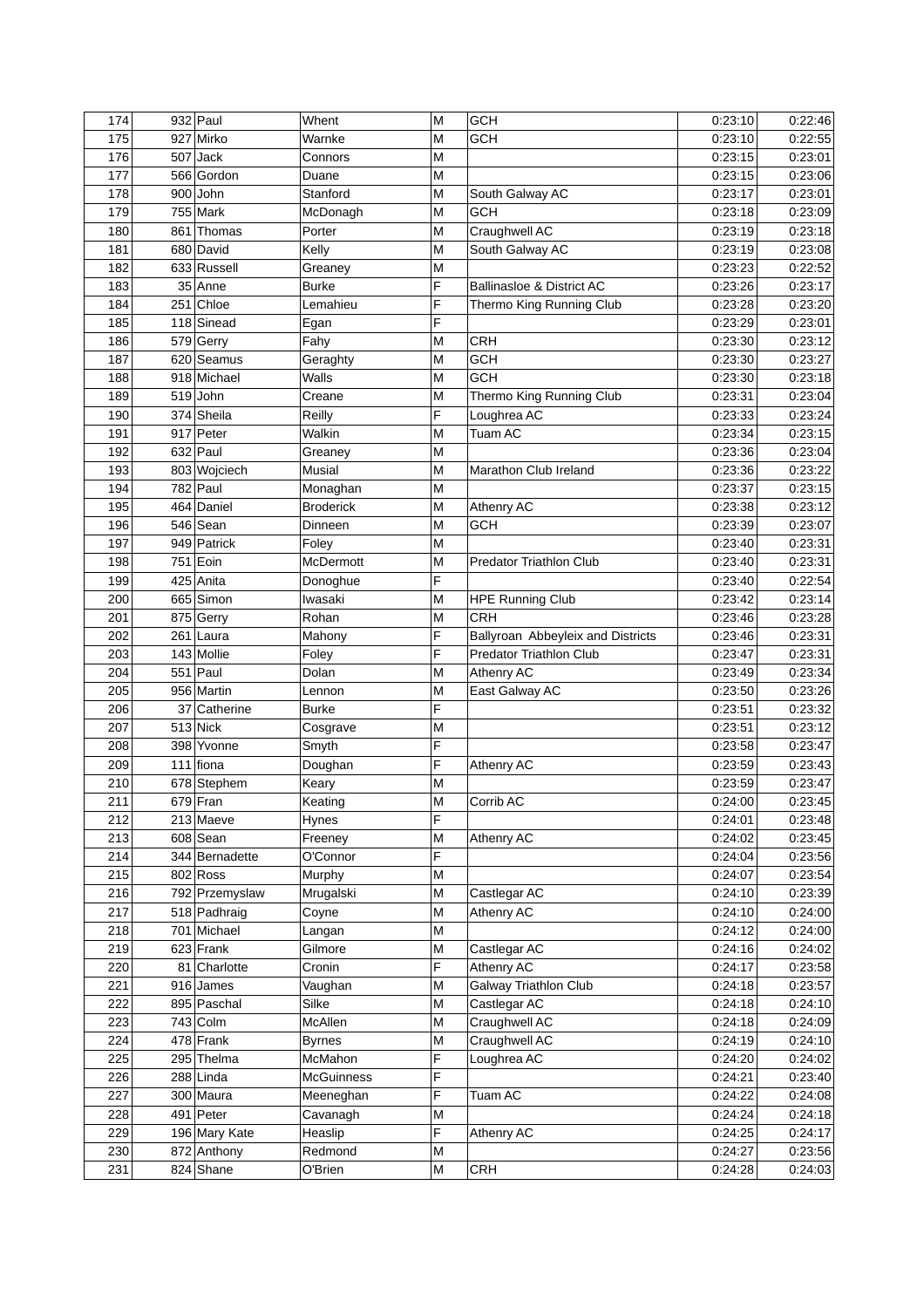| 232 |            | $794$ Fergus  | <b>Mullins</b> | M | <b>Athenry AC</b>              | 0:24:28 | 0:24:17 |
|-----|------------|---------------|----------------|---|--------------------------------|---------|---------|
| 233 |            | 558 Kieron    | Donohue        | M |                                | 0:24:29 | 0:23:40 |
| 234 |            | 83 Miriam     | Cuddy          | F |                                | 0:24:30 | 0:24:16 |
| 235 |            | 78 Orlaith    | Cormican       | F |                                | 0:24:31 | 0:24:21 |
| 236 |            | 779 Brian     | Moloney        | M | South Galway AC                | 0:24:33 | 0:24:15 |
| 237 |            | 378 Laura     | Ruddy          | F | Castlegar AC                   | 0:24:34 | 0:24:20 |
| 238 |            | 107 Malanie   | Donnellan      | F | Tuam AC                        | 0:24:34 | 0:23:54 |
| 239 |            | 573 Gerard    | Dwyer          | M | Craughwell AC                  | 0:24:36 | 0:24:18 |
| 240 |            | 613 Michael   | Gallagher      | M | South Galway AC                | 0:24:36 | 0:23:57 |
| 241 |            | $717$ Niall   | Loughrey       | M |                                | 0:24:37 | 0:23:51 |
| 242 |            | $641$ Paul    | Hanniffy       | M | <b>GCH</b>                     | 0:24:37 | 0:24:12 |
| 243 |            | 936 Gerry     | Woods          | M |                                | 0:24:38 | 0:24:20 |
| 244 |            | 394 Niamh     | Slattery       | F | <b>Predator Triathlon Club</b> | 0:24:38 | 0:24:08 |
|     |            |               |                |   | Tuam AC                        |         |         |
| 245 |            | $659$ Tom     | Hopkins        | M |                                | 0:24:40 | 0:24:33 |
| 246 |            | $410$ Joan    | Walkin         | F | Tuam AC                        | 0:24:42 | 0:24:22 |
| 247 | 87         | Laura         | Darby          | F | <b>GCH</b>                     | 0:24:42 | 0:24:24 |
| 248 |            | 864 Emmet     | Queenan        | M |                                | 0:24:43 | 0:24:40 |
| 249 |            | 45 Antoinette | Canavan        | F |                                | 0:24:43 | 0:24:27 |
| 250 |            | 634 Tommy     | Greaney        | M | Corofin AC                     | 0:24:44 | 0:24:18 |
| 251 |            | 780 Gearoid   | Moloney        | M | Maree AC                       | 0:24:44 | 0:24:25 |
| 252 |            | 631 Kenneth   | Greanev        | M |                                | 0:24:45 | 0:24:25 |
| 253 |            | 677 Robert    | Keary          | M | Loughrea AC                    | 0:24:45 | 0:24:22 |
| 254 |            | 942 Tommy     | Molloy         | M | Thermo King Running Club       | 0:24:47 | 0:24:17 |
| 255 |            | $943$ Mark    | O'Toole        | M | Thermo King Running Club       | 0:24:47 | 0:24:17 |
| 256 |            | 253 Clodagh   | Lennon         | F |                                | 0:24:48 | 0:24:27 |
| 257 |            | 820 Reamonn   | O Flatharta    | M |                                | 0:24:49 | 0:24:41 |
| 258 | $167$ rita |               | gilmore        | F | Athenry AC                     | 0:24:51 | 0:24:35 |
| 259 |            | 405 Michelle  | Tuohy          | F | Athenry AC                     | 0:24:53 | 0:24:32 |
| 260 | 838 Pat    |               | O'Donnell      | M |                                | 0:24:54 | 0:24:43 |
| 261 |            | 657 Declan    | Holland        | M |                                | 0:24:54 | 0:24:42 |
| 262 |            | 746 Noel      | McCarthy       | M |                                | 0:24:54 | 0:24:25 |
| 263 | $461$ TJ   |               | <b>Breen</b>   | M |                                | 0:24:55 | 0:24:42 |
| 264 |            | $296$ Leah    | <b>McManus</b> | F | East Galway AC                 | 0:24:58 | 0:24:40 |
| 265 |            | 589 John      | Fawl           | M | Ballinasloe & District AC      | 0:24:59 | 0:24:38 |
| 266 |            | 327 Ciara     | NÃ Choirbin    | F | Castlegar AC                   | 0:25:00 | 0:24:43 |
| 267 |            | 826 Gavan     | O'Brien        | M |                                | 0:25:00 | 0:24:17 |
| 268 |            | 347 Dympna    | O'Dea          | F |                                | 0:25:03 | 0:24:49 |
|     |            |               |                |   |                                |         |         |
| 269 |            | 605 Patrick   | Forde          | M | <b>Athenry AC</b>              | 0:25:04 | 0:24:48 |
| 270 |            | $715$ Pat     | Long           | M | East Galway AC                 | 0:25:05 | 0:24:43 |
| 271 |            | $137$ Joanne  | Flanagan       | F |                                | 0:25:08 | 0:24:50 |
| 272 |            | 645 Colum     | Harlowe        | M |                                | 0:25:09 | 0:24:27 |
| 273 |            | $244$ Cathy   | Kyne           | F |                                | 0:25:10 | 0:24:44 |
| 274 |            | 667 Neil      | Johnson        | M | <b>GCH</b>                     | 0:25:12 | 0:24:38 |
| 275 |            | 898 Eoin      | Smullen        | M | St James AC                    | 0:25:17 | 0:24:31 |
| 276 |            | 726 Declan    | Madden         | M |                                | 0:25:21 | 0:25:00 |
| 277 |            | 804 Frankie   | Nally          | M |                                | 0:25:21 | 0:25:01 |
| 278 |            | 294 Audrey    | McMahon        | F | Loughrea AC                    | 0:25:21 | 0:25:02 |
| 279 | $938$ Pa   |               | Canavan        | M | Thermo King Running Club       | 0:25:23 | 0:25:09 |
| 280 |            | 628 Killian   | Gottsche       | M |                                | 0:25:24 | 0:25:13 |
| 281 |            | 95 Michelle   | DeJesus        | F |                                | 0:25:25 | 0:24:55 |
| 282 |            | 23 Shauna     | <b>Bocquet</b> | F | Craughwell AC                  | 0:25:26 | 0:25:07 |
| 283 |            | 529 Jonathan  | Cunningham     | M |                                | 0:25:27 | 0:25:03 |
| 284 |            | 913 Gerry     | Treacy         | M | Craughwell AC                  | 0:25:29 | 0:25:16 |
| 285 |            | $301$ Cathy   | Melia          | F | Athenry AC                     | 0:25:29 | 0:24:59 |
| 286 |            | $555$ Tim     | Donnellan      | M | <b>GCH</b>                     | 0:25:30 | 0:25:12 |
| 287 |            | $671$ Mark    | Keane          | M | East Galway AC                 | 0:25:30 | 0:25:08 |
| 288 |            | $383$ Mary    | Ryan           | F |                                | 0:25:33 | 0:25:17 |
| 289 |            | 173 Audrey    | Greaney        | F | Tuam AC                        | 0:25:33 | 0:24:50 |
|     |            |               |                |   |                                |         |         |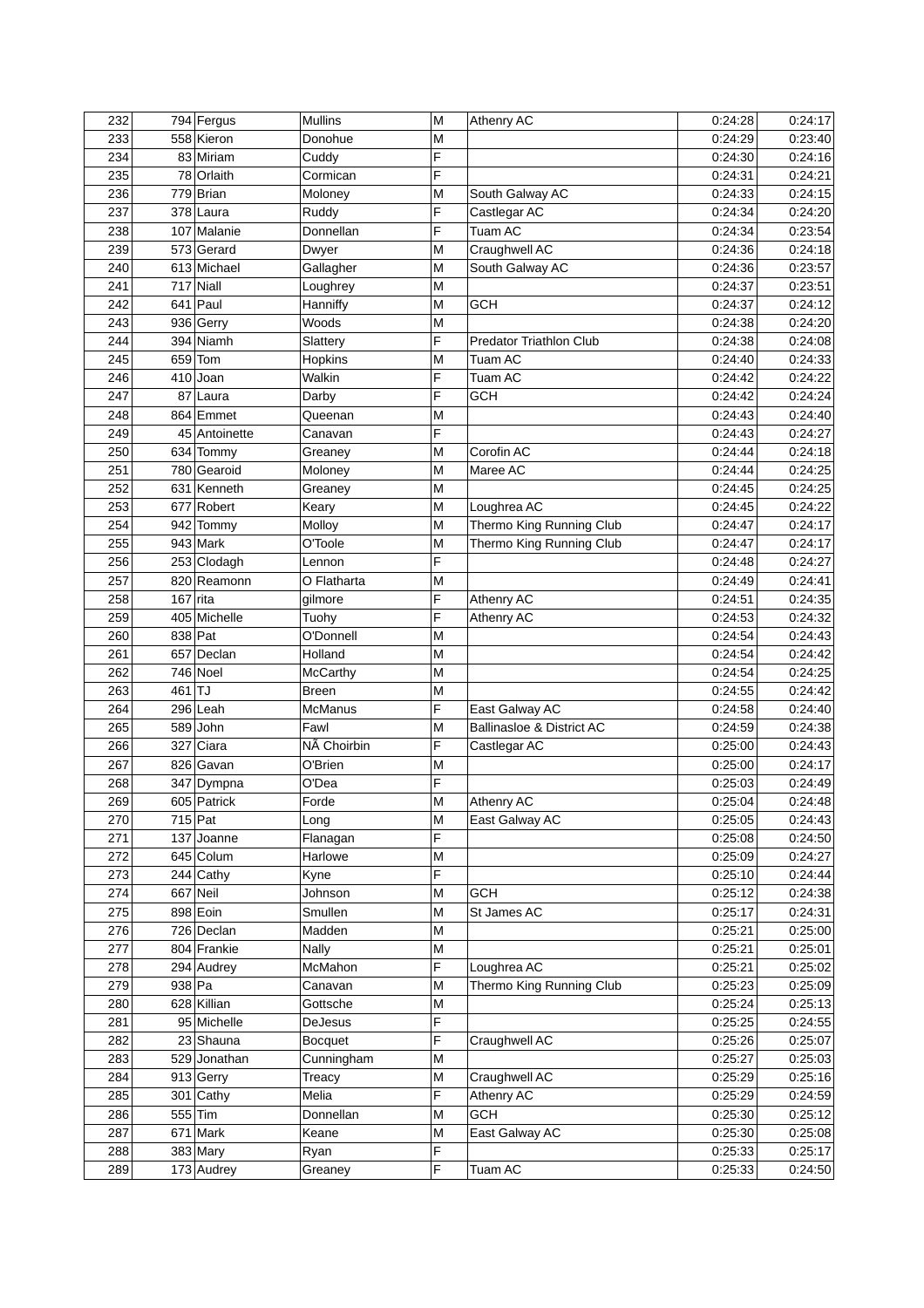| 290 | 498 MJ    |               | Conlon        | M      | <b>Athenry AC</b>        | 0:25:36 | 0:24:50 |
|-----|-----------|---------------|---------------|--------|--------------------------|---------|---------|
| 291 |           | 582 Tony      | Fahy          | M      | GCH                      | 0:25:37 | 0:25:28 |
| 292 |           | 331 Sharon    | Ni Loideain   | F      |                          | 0:25:37 | 0:25:07 |
| 293 |           | $584$ Tom     | Fallon        | M      | <b>CRH</b>               | 0:25:38 | 0:24:50 |
| 294 |           | 569 Sean      | Duggan        | M      |                          | 0:25:38 | 0:25:16 |
| 295 |           | 19 Eithne     | Bermingham    | F      | South Galway AC          | 0:25:39 | 0:25:14 |
| 296 |           | $452$ Paul    | Anglim        | M      |                          | 0:25:40 | 0:25:06 |
| 297 |           | 670 Brendan   | Keane         | M      |                          | 0:25:41 | 0:25:18 |
| 298 |           | 126 Maeve     | Farragher     | F      |                          | 0:25:42 | 0:25:04 |
| 299 |           | $154$ Brid    | Galvin        | F      | Galway Triathlon Club    | 0:25:50 | 0:25:43 |
| 300 |           | 150 Lorna     | Freeman       | F      | Athenry AC               | 0:25:51 | 0:25:26 |
| 301 |           | 661 David     | Huane         | m      | Mayo AC                  | 0:25:52 | 0:25:05 |
| 302 |           | 650 Ronan     | Healy         | M      |                          | 0:25:52 | 0:25:16 |
| 303 |           | $433$ Mary    | Noone         | F      | Caltra & District AC     | 0:25:53 | 0:25:17 |
| 304 |           | 290 Eleanor   | McIntyre      | F      |                          | 0:25:54 | 0:25:10 |
| 305 |           | 142 Dolores   | Foley         | F      | Galway Meet & Train      | 0:25:54 | 0:25:23 |
| 306 |           | 49 Marita     | Carolan       | F      | Craughwell AC            | 0:25:54 | 0:25:45 |
| 307 |           | 89 Caitriona  | Davin         | F      | <b>CRH</b>               | 0:25:54 | 0:25:43 |
| 308 |           | 85 Monica     | Daly          | F      |                          | 0:25:55 | 0:25:28 |
| 309 |           | $939$ Ray     | Connelly      | M      | Thermo King Running Club | 0:25:57 | 0:25:42 |
| 310 |           | 510 Thomas    | Corcoran      | M      |                          | 0:25:57 | 0:25:10 |
| 311 |           | 75 Veronica   | Connolly      | F      | St James AC              | 0:25:58 | 0:25:17 |
| 312 |           | $789$ Paul    | Moore         | M      |                          | 0:25:58 | 0:25:56 |
| 313 | $663$ Joe |               |               |        |                          |         |         |
|     |           |               | Hyland        | M<br>F |                          | 0:25:59 | 0:25:26 |
| 314 |           | 426 Michelle  | Ryan          |        | Caltra & District AC     | 0:26:01 | 0:25:25 |
| 315 | $453$ TJ  |               | <b>Beatty</b> | M      | Loughrea AC              | 0:26:03 | 0:25:57 |
| 316 |           | 321 Niamh     | Murphy        | F      |                          | 0:26:06 | 0:25:57 |
| 317 |           | 791 Michael   | Moran         | M      | Loughrea AC              | 0:26:07 | 0:25:48 |
| 318 |           | 705 Stephen   | Lawless       | M      |                          | 0:26:07 | 0:25:29 |
| 319 |           | $926$ Ray     | Ward          | M      |                          | 0:26:08 | 0:25:36 |
| 320 |           | 361 Elaine    | O'Sullivan    | F      |                          | 0:26:08 | 0:25:59 |
| 321 |           | $194$ Mary    | Healy         | F      |                          | 0:26:09 | 0:25:30 |
| 322 |           | 359 Aisling   | O'Sullivan    | F      |                          | 0:26:09 | 0:25:55 |
| 323 |           | $708$ Joe     | Leahy         | M      |                          | 0:26:12 | 0:25:45 |
| 324 |           | 161 Sharon    | Gibsey        | F      |                          | 0:26:12 | 0:26:01 |
| 325 |           | 889 Michael   | Scarry        | M      |                          | 0:26:13 | 0:25:34 |
| 326 |           | 638 Oisin     | Guiry         | M      |                          | 0:26:14 | 0:25:54 |
| 327 |           | $610$ Paul    | Gahan         | M      |                          | 0:26:18 | 0:25:36 |
| 328 |           | 532 Declan    | Curtin        | M      |                          | 0:26:19 | 0:25:56 |
| 329 |           | 18 Carmel     | Bergin        | F      | South Galway AC          | 0:26:20 | 0:25:54 |
| 330 |           | $919$ Barry   | Walsh         | M      |                          | 0:26:20 | 0:25:35 |
| 331 |           | 80 Cathriona  | Cronin        | F      | Athenry AC               | 0:26:20 | 0:25:39 |
| 332 |           | 304 Bernie    | Molloy        | F      | Athenry AC               | 0:26:20 | 0:25:40 |
| 333 |           | $465$ Dave    | <b>Browne</b> | M      | <b>UBFit</b>             | 0:26:21 | 0:25:40 |
| 334 |           | 777 Michael   | Mitchell      | M      | Athenry AC               | 0:26:23 | 0:25:39 |
| 335 |           | $429$ Rita    | Loughrey      | F      | Caltra & District AC     | 0:26:23 | 0:25:46 |
| 336 |           | $552$ Tony    | Dolan         | M      |                          | 0:26:23 | 0:25:42 |
| 337 |           | 702 Damien    | Larkin        | M      | Craughwell AC            | 0:26:25 | 0:25:49 |
| 338 |           | 850 John      | O'Neill       | M      | Laragh AC                | 0:26:26 | 0:26:17 |
| 339 |           | 209 Jackie    | Hurley        | F      | Athenry AC               | 0:26:27 | 0:26:27 |
| 340 |           | $257$ Anne    | Lyng          | F      | Athenry AC               | 0:26:29 | 0:26:05 |
| 341 |           | 131 Colette   | Finneran      | F      |                          | 0:26:31 | 0:25:49 |
| 342 |           | $156$ Linda   | Garvey        | F      |                          | 0:26:32 | 0:26:11 |
| 343 |           | 325 Michelle  | Naughton      | F      |                          | 0:26:32 | 0:26:18 |
| 344 |           | 338 Blaithin  | O'Brien       | F      | CRH                      | 0:26:32 | 0:26:08 |
| 345 |           | 399 Patricia  | Staunton      | F      |                          | 0:26:33 | 0:26:20 |
| 346 |           | 697 Brian     | King          | М      |                          | 0:26:38 | 0:26:00 |
| 347 |           | 285 Ann Marie | McGrath       | F      |                          | 0:26:39 | 0:26:21 |
|     |           |               |               |        |                          |         |         |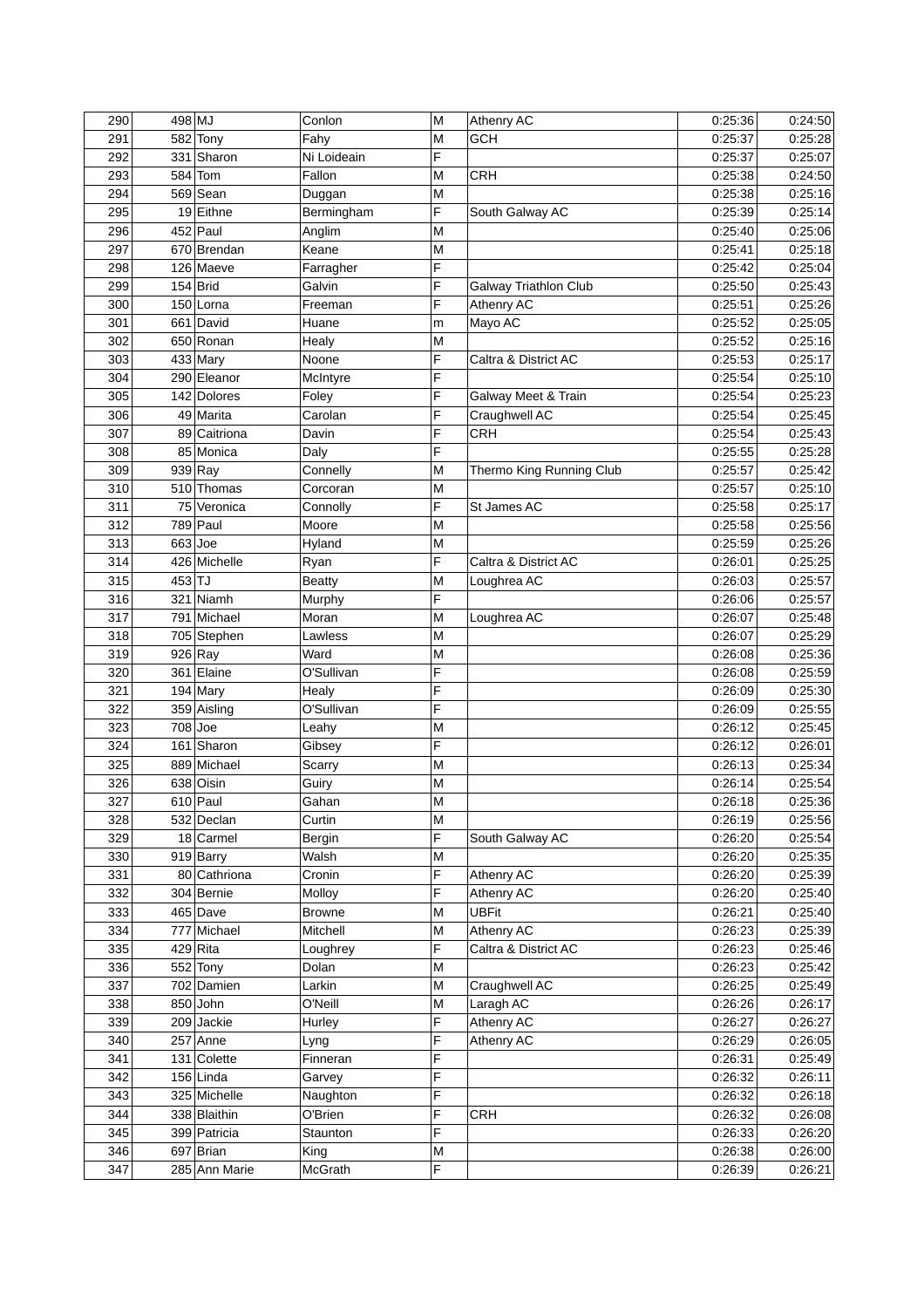| 348 |           | 324 Gerardine      | Nally          | F | Castlegar AC            | 0:26:39 | 0:26:05 |
|-----|-----------|--------------------|----------------|---|-------------------------|---------|---------|
| 349 |           | 839 Ronan          | O'Grady        | M | Castlegar AC            | 0:26:39 | 0:26:24 |
| 350 |           | $719$ Greg         | Lundon         | M | South Galway AC         | 0:26:39 | 0:26:01 |
| 351 |           | 543 Kevin          | Devane         | M | <b>Athenry AC</b>       | 0:26:40 | 0:26:07 |
| 352 |           | 460 Kevin          | Brady          | M |                         | 0:26:40 | 0:26:25 |
| 353 |           | 170 Helena         | Gordon         | F |                         | 0:26:41 | 0:26:40 |
| 354 |           | 320 Karen          | Murphy         | F |                         | 0:26:41 | 0:26:31 |
| 355 |           | $611$ Brian        | Gallagher      | M | Corofin AC              | 0:26:41 | 0:26:24 |
| 356 |           | 616 Brendan        | Gamble         | M |                         | 0:26:44 | 0:25:50 |
| 357 |           | 319 Aoife          | Mullane        | F | Craughwell AC           | 0:26:44 | 0:26:14 |
| 358 |           | 190 Tracy          | Harney         | F | <b>SRLAC</b>            | 0:26:44 | 0:26:31 |
| 359 |           | 90 Gearoidin       | De Bhailis     | F |                         | 0:26:45 | 0:26:07 |
| 360 |           | 740 Bernard        |                |   |                         | 0:26:45 | 0:26:07 |
|     |           |                    | Mc Loughlin    | M |                         |         |         |
| 361 |           | 178 Donna          | Hallinan       | F |                         | 0:26:45 | 0:25:58 |
| 362 |           | 744 Cathal         | McBride        | M |                         | 0:26:46 | 0:26:11 |
| 363 |           | 865 John           | Quinlivan      | M | Maree AC                | 0:26:46 | 0:26:11 |
| 364 |           | $565$ Colin        | Duane          | M | <b>Athenry AC</b>       | 0:26:47 | 0:26:21 |
| 365 |           | 422 Fiona          | Murray         | F |                         | 0:26:48 | 0:26:26 |
| 366 |           | 496 Dermot         | Comerford      | M |                         | 0:26:48 | 0:26:06 |
| 367 |           | 181 Laoise         | Hand           | F | Castlegar AC            | 0:26:49 | 0:26:20 |
| 368 |           | $606$ Enda         | Fox            | M | Predator Triathlon Club | 0:26:49 | 0:26:00 |
| 369 |           | $265$ Julia        | Mangan         | F |                         | 0:26:50 | 0:26:14 |
| 370 |           | $125$ Irene        | Fallon         | F | Craughwell AC           | 0:26:50 | 0:26:36 |
| 371 |           | 818 Michael        | O Domhaill     | M |                         | 0:26:51 | 0:26:22 |
| 372 |           | 248 frances        | leahy          | F | Athenry AC              | 0:26:52 | 0:26:31 |
| 373 |           | 267 Claudia        | Matsumoto      | F | Castlegar AC            | 0:26:53 | 0:26:35 |
| 374 |           | 836 Kevin          | O'Dea          | M | <b>CRH</b>              | 0:26:55 | 0:26:54 |
| 375 |           | $195$ Tina         | Healy McDonagh | F | Corofin AC              | 0:26:55 | 0:26:41 |
| 376 |           | 307 Gail           | Molloy         | F | Corofin AC              | 0:26:55 | 0:26:42 |
| 377 |           | 208 Marie          | Howley         | F | Tuam AC                 | 0:26:56 | 0:26:33 |
| 378 |           | 168 Fionnuala      | Ginty          | F |                         | 0:26:58 | 0:26:25 |
| 379 |           | 822 Colm           | O Maille       | M | GCH                     | 0:26:58 | 0:26:41 |
| 380 |           | 207 Rebecca        | Horgan         | F |                         | 0:27:00 | 0:26:25 |
| 381 |           | 637 Kieran         | Guiry          | M | <b>Athenry AC</b>       | 0:27:00 | 0:26:40 |
| 382 |           | 55 Maria Vazquez   | Castelo        | F |                         | 0:27:02 | 0:26:33 |
| 383 |           | 15 Sinead          | <b>Bartley</b> | F |                         | 0:27:02 | 0:26:33 |
| 384 |           | 553 James          | Donnellan      | M | <b>HPE Running Club</b> | 0:27:04 | 0:26:26 |
| 385 |           | 915 Declan         | Varley         | M | CRH                     | 0:27:05 | 0:26:43 |
| 386 |           | $278$ Orla         | McDermott      | F | Predator Triathlon Club | 0:27:08 | 0:26:49 |
| 387 |           | 711 Sylvester      | Lenihan        | M |                         | 0:27:08 | 0:26:43 |
| 388 |           | 148 Grainne        | Forde          | F |                         | 0:27:08 | 0:26:45 |
| 389 |           | 134 Caroline       | Flaherty       | F | CRH                     | 0:27:09 | 0:26:58 |
| 390 |           | 400 Lorraine       | Stenson        | F | Galway Triathlon Club   | 0:27:09 | 0:26:42 |
| 391 |           | 390 Patricia       | Sheppard       | F | Castlegar AC            | 0:27:11 | 0:26:47 |
| 392 |           | $609$ Tony         | Furey          | M |                         | 0:27:12 | 0:26:50 |
| 393 |           | 713 Matthew        | Linehan        | M |                         | 0:27:13 | 0:27:06 |
| 394 |           | 280 Catherine      | McEnery        | F |                         | 0:27:19 | 0:26:47 |
| 395 |           | 166 Emily          | Gillon         | F | Tuam AC                 | 0:27:20 | 0:27:09 |
| 396 | $601$ Joe |                    | Folan          | M | Castlegar AC            | 0:27:22 | 0:26:59 |
| 397 |           | 198 Marie          | Hennelly       | F |                         | 0:27:22 | 0:27:11 |
| 398 |           | $112$ Irene        | Duane          | F |                         | 0:27:22 | 0:26:43 |
| 399 |           | 271 Kathleen       | Mc Donnell     | F |                         | 0:27:23 | 0:27:23 |
| 400 |           | 833 Rory           | O'Connor       | M | Tuam AC                 | 0:27:23 | 0:27:16 |
| 401 |           | 849 Garret         | O'Neill        | M | Athenry AC              | 0:27:23 | 0:26:50 |
| 402 |           | $297$ Mary         | McManus        | F | East Galway AC          | 0:27:24 | 0:27:05 |
| 403 |           | 128 Catherine Anne | field          | F |                         | 0:27:24 | 0:26:57 |
| 404 |           | $421$ Ellen        | Woods          | F |                         | 0:27:26 | 0:27:09 |
| 405 |           | 74 Marie           | Conneely       | F | Castlegar AC            | 0:27:31 | 0:27:15 |
|     |           |                    |                |   |                         |         |         |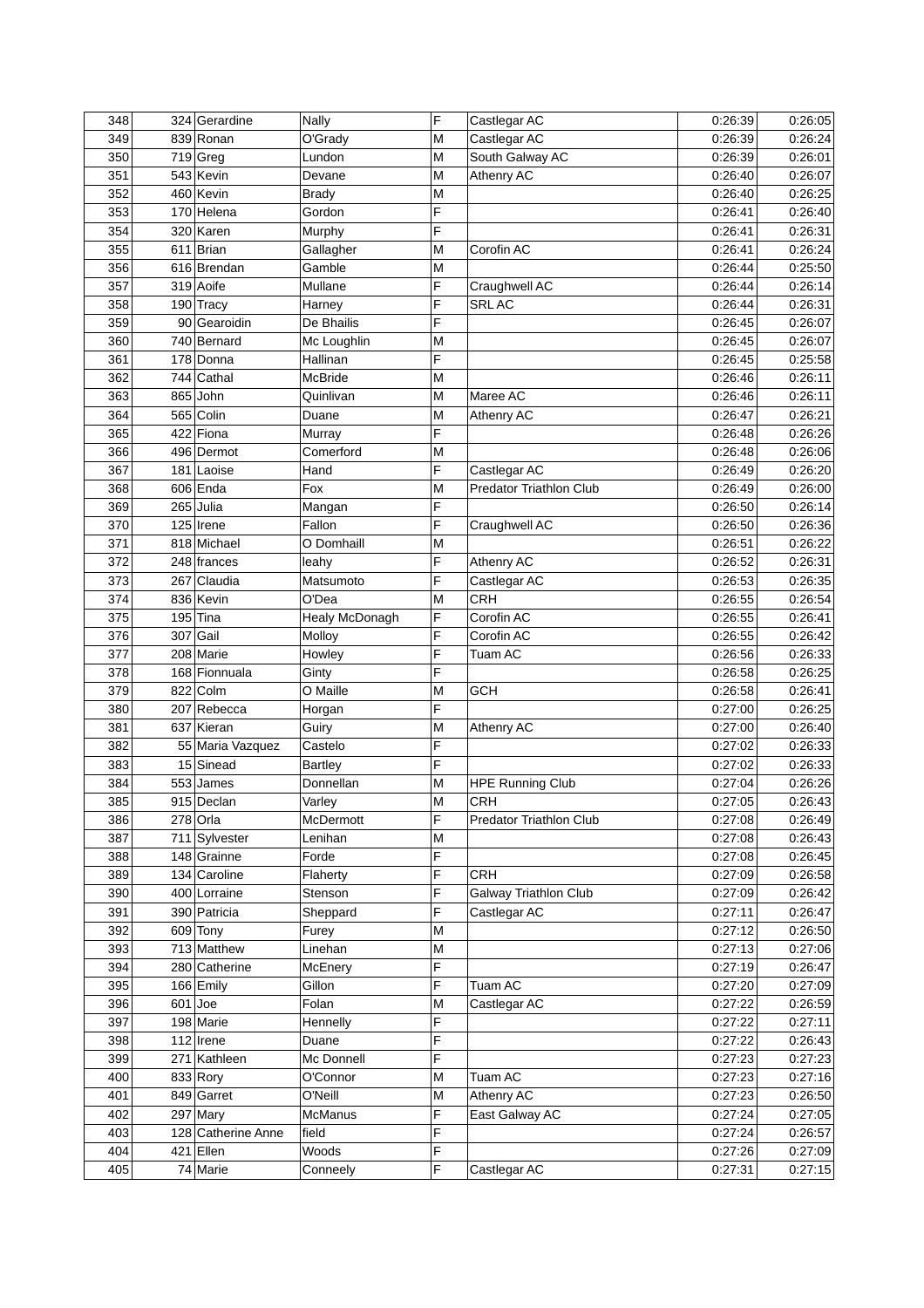| 406 |           | 370 Christina  | Quinn            | F |                          | 0:27:32 | 0:27:00 |
|-----|-----------|----------------|------------------|---|--------------------------|---------|---------|
| 407 |           | 273 Caragh     | McCarthy         | F |                          | 0:27:33 | 0:27:19 |
| 408 |           | 50 Siobhan     | Carolan          | F |                          | 0:27:34 | 0:27:06 |
| 409 |           | 184 Carmel     | Hannon           | F |                          | 0:27:34 | 0:27:06 |
| 410 |           | 404 Aoife      | Tuohy            | F | Athenry AC               | 0:27:37 | 0:27:15 |
| 411 |           | 419 Marguerite | Wilkinson        | F | <b>Athenry AC</b>        | 0:27:39 | 0:27:07 |
| 412 |           | 309 Sarah      | Molloy           | F |                          | 0:27:40 | 0:27:20 |
| 413 |           | 411 Anne-Marie | Walsh            | F |                          | 0:27:41 | 0:27:19 |
| 414 |           | 60 Nicola      | Cleary           | F |                          | 0:27:44 | 0:27:31 |
| 415 |           | 298 Martina    | McShane          | F | Corofin AC               | 0:27:47 | 0:27:30 |
| 416 | $342$ Ria |                | O'Callaghan      | F | Loughrea AC              | 0:27:48 | 0:27:21 |
| 417 |           | $718$ Noel     | Lowry            | M |                          | 0:27:48 | 0:27:15 |
| 418 |           | 318 Bernie     | Mulderrig        | F |                          | 0:27:48 | 0:27:08 |
| 419 |           | 709 Michael    | Lenehan          | M |                          | 0:27:49 | 0:27:39 |
| 420 |           | 360 Brid       | O'Sullivan       | F | Craughwell AC            | 0:27:51 | 0:27:27 |
| 421 | $495$ Jim |                | Cloonan          | M | <b>Athenry AC</b>        | 0:27:52 | 0:27:12 |
| 422 |           | 72 Nuala       | Connaughton      | F |                          | 0:27:54 | 0:27:44 |
|     |           |                |                  |   |                          |         | 0:27:13 |
| 423 |           | 372 Marie      | Rafferty         | F | Maree AC                 | 0:27:55 |         |
| 424 |           | 539 Ciaran     | Davey            | M |                          | 0:27:59 | 0:27:35 |
| 425 |           | 217 Noelle     | Jones            | F |                          | 0:27:59 | 0:27:41 |
| 426 |           | 113 Louise     | Duane            | F | <b>Athenry AC</b>        | 0:28:01 | 0:27:45 |
| 427 |           | $778$ Tom      | Mitchell         | M |                          | 0:28:06 | 0:27:22 |
| 428 |           | $851$ Sean     | O'Neill          | M | Thermo King Running Club | 0:28:10 | 0:27:55 |
| 429 |           | 127 Aisling    | Farrell          | F |                          | 0:28:13 | 0:27:55 |
| 430 |           | 434 Carine     | Gachon           | F | Caltra & District AC     | 0:28:17 | 0:27:39 |
| 431 |           | 200 Anne       | Higgins          | F |                          | 0:28:18 | 0:27:42 |
| 432 | 97        | Claire         | Dempsey          | F |                          | 0:28:19 | 0:27:34 |
| 433 |           | 813 Sean       | Noone            | M |                          | 0:28:19 | 0:27:42 |
| 434 |           | 302 Caroline   | Mitchell         | F | Athenry AC               | 0:28:21 | 0:28:05 |
| 435 |           | $761$ Brian    | McGee            | M |                          | 0:28:21 | 0:27:55 |
| 436 |           | $801$ Niall    | Murphy           | M |                          | 0:28:22 | 0:28:09 |
| 437 |           | 96 Corina      | Delaney          | F |                          | 0:28:25 | 0:27:45 |
| 438 |           | 406 Dee        | Twomey           | F |                          | 0:28:25 | 0:28:01 |
| 439 |           | 829 David      | O'Connor         | M | Craughwell AC            | 0:28:27 | 0:27:42 |
| 440 |           | 769 Shane      | McLoughlin       | M | Corofin AC               | 0:28:29 | 0:28:11 |
| 441 |           | 210 Marina     | Hussey           | F | Tuam AC                  | 0:28:32 | 0:27:46 |
| 442 |           | 22 Evelyn      | Birmingham       | F |                          | 0:28:34 | 0:28:02 |
| 443 |           | $157$ Kate     | Gavin            | F |                          | 0:28:34 | 0:27:52 |
| 444 |           | 445 Sinead     | Mannion          | F |                          | 0:28:35 | 0:27:56 |
| 445 |           | $274$ Una      | <b>McCarthy</b>  | F | GCH                      | 0:28:35 | 0:28:08 |
| 446 |           | 171 Sharon     | Gordon           | F |                          | 0:28:36 | 0:28:22 |
| 447 |           | 11 Martina     | Acton            | F | GCH                      | 0:28:38 | 0:28:19 |
| 448 |           | 56 Brenda      | Cawley           | F |                          | 0:28:40 | 0:28:20 |
| 449 |           | 242 Assumpta   | King             | F | Athenry AC               | 0:28:40 | 0:28:05 |
| 450 |           | $132$ Julie    | Finnerty         | F |                          | 0:28:43 | 0:28:30 |
| 451 |           | $911$ Alan     | Treacy           | M | <b>Athenry AC</b>        | 0:28:44 | 0:28:09 |
| 452 |           | 147 Claire     | Forde            | F | Athenry AC               | 0:28:44 | 0:28:20 |
| 453 |           | $430$ Mary     | McLoughlin       | F | Caltra & District AC     | 0:28:44 | 0:28:10 |
| 454 |           | 427 Siobhan    | Flaherty         | F | Caltra & District AC     | 0:28:45 | 0:28:07 |
|     |           |                |                  |   | <b>CRH</b>               |         |         |
| 455 |           | 700 Michael    | Laffey           | M |                          | 0:28:45 | 0:28:20 |
| 456 |           | 403 Elaine     | Treacy           | F | Athenry AC               | 0:28:46 | 0:28:46 |
| 457 |           | 622 Derek      | Gill             | M |                          | 0:28:46 | 0:28:21 |
| 458 |           | 317 Sylvie     | Mossay-O'Donovan | F | Craughwell AC            | 0:28:46 | 0:28:31 |
| 459 |           | 853 David      | O'Reilly         | M |                          | 0:28:47 | 0:28:25 |
| 460 |           | 385 Helena     | Scannell         | F | GCH                      | 0:28:47 | 0:28:13 |
| 461 |           | 356 Connie     | O'Reilly         | F |                          | 0:28:48 | 0:28:27 |
| 462 |           | $240$ Fiona    | Kilroy           | F |                          | 0:28:48 | 0:28:32 |
| 463 |           | 590 Jamie      | Feely            | М |                          | 0:28:49 | 0:28:01 |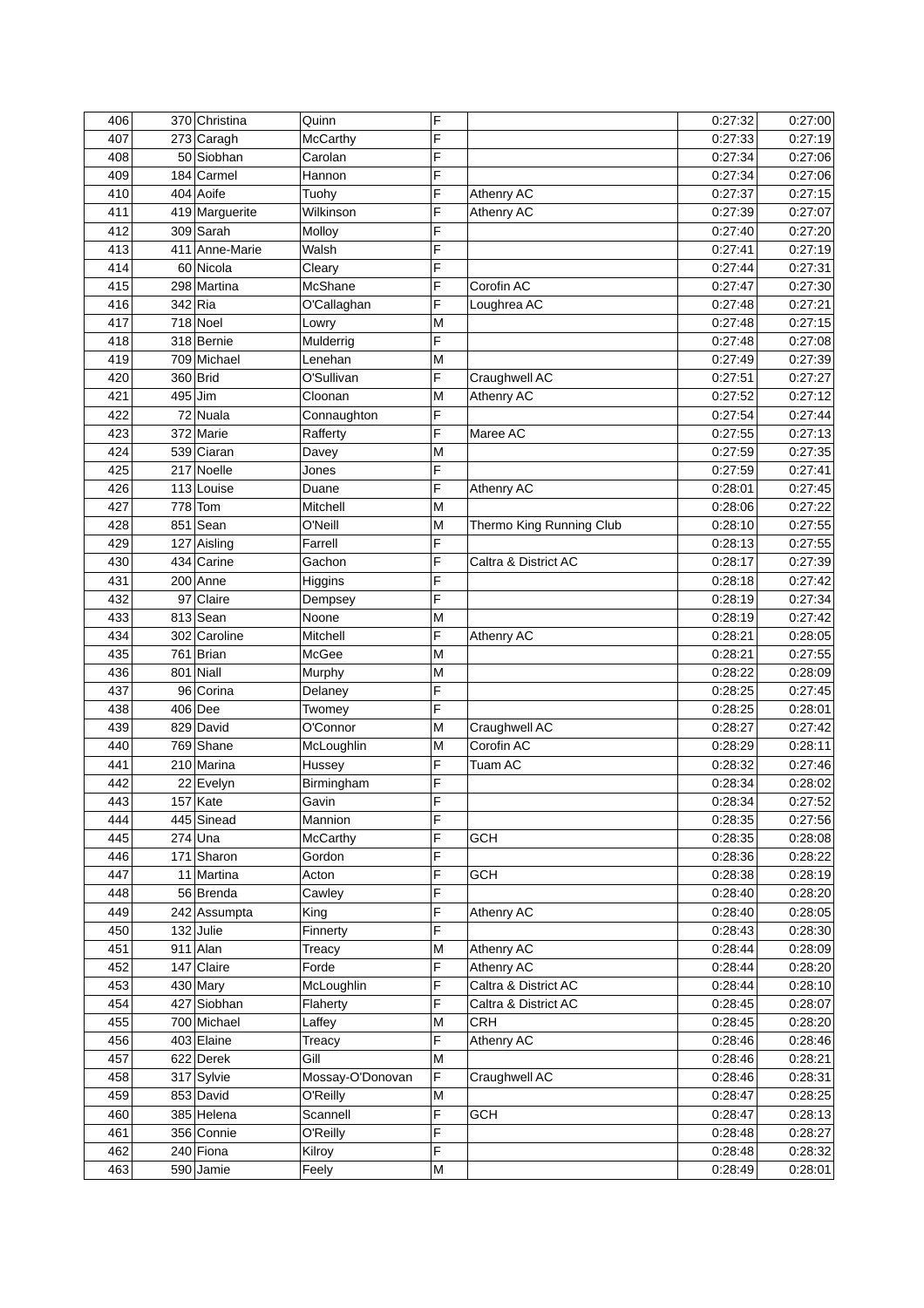| 464 |           | 545 Aiden                | Devitt                    | M      |                         | 0:28:52 | 0:28:23 |
|-----|-----------|--------------------------|---------------------------|--------|-------------------------|---------|---------|
| 465 |           | 600 Brian                | Flherty                   | M      |                         | 0:28:54 | 0:28:07 |
| 466 |           | $193$ Emma               | <b>Hawkes</b>             | F      | Loughrea AC             | 0:28:56 | 0:28:35 |
| 467 | $621$ Tim |                          | Geraghty                  | M      | Tuam AC                 | 0:28:58 | 0:28:44 |
| 468 |           | 232 Bernie               | Kenny                     | F      |                         | 0:28:59 | 0:28:26 |
| 469 |           | 176 Carol                | Guilfoyle                 | F      |                         | 0:28:59 | 0:28:38 |
| 470 |           | 873 Matthieu             | Redon                     | M      |                         | 0:29:00 | 0:28:39 |
| 471 |           | 524 James                | Crowe                     | M      |                         | 0:29:01 | 0:28:13 |
| 472 |           | $277$ Helen              | McDermott                 | F      | Predator Triathlon Club | 0:29:04 | 0:28:31 |
| 473 |           | 912 Fergus               | Treacy                    | M      | Craughwell AC           | 0:29:06 | 0:28:36 |
| 474 |           | 40 Lorna                 | Cahill                    | F      |                         | 0:29:10 | 0:28:42 |
| 475 |           | $571$ Frank              | Dunleavy                  | M      |                         | 0:29:17 | 0:28:26 |
| 476 | 336 Liz   |                          | Noone                     | F      |                         | 0:29:18 | 0:29:08 |
| 477 |           | 432 Anita                | O'Shaughnessy             | F      | Caltra & District AC    | 0:29:21 | 0:28:45 |
| 478 |           | $371$ Lelia              | Quinn                     | F      |                         | 0:29:23 | 0:29:04 |
| 479 |           | 26 Kate                  | Brackpool                 | F      |                         | 0:29:23 | 0:28:34 |
| 480 |           | 672 Martin               | Keane                     | M      | <b>Athenry AC</b>       | 0:29:23 | 0:29:14 |
| 481 |           | 175 Eimear               | Guckian                   | F      |                         | 0:29:24 | 0:29:09 |
| 482 |           | 819 Caomhan              | O Fatharta                | M      |                         | 0:29:25 | 0:28:49 |
| 483 |           | 587 Noel                 | Farrell                   | M      | Loughrea AC             | 0:29:29 | 0:29:10 |
| 484 |           | 373 Linda                | Reilly                    | F      |                         | 0:29:32 | 0:29:04 |
| 485 |           | 685 John                 | Kelly                     | M      |                         | 0:29:34 | 0:28:51 |
| 486 |           | 282 Marie                | McGee                     | F      |                         | 0:29:43 | 0:29:18 |
| 487 |           | 293 Roisin               | McLoughlin                | F      |                         | 0:29:49 | 0:29:06 |
| 488 |           | 187 Aishling             | Hanrahan                  | F      | Loughrea AC             | 0:29:51 | 0:29:30 |
| 489 |           | 13 Gabriela              | Aumayr                    | F      | <b>HPE Running Club</b> | 0:29:51 | 0:29:17 |
| 490 |           | 648 Padraig              | Headd                     | M      | Loughrea AC             | 0:29:54 | 0:29:06 |
| 491 |           | $810$ Enda               | Nolan                     | M      |                         | 0:29:54 | 0:29:19 |
| 492 |           | 182 Laura                | Hanley                    | F      |                         | 0:29:56 | 0:29:22 |
| 493 | $215$ Liz |                          | Jennings                  | F      |                         | 0:29:57 | 0:29:24 |
| 494 | 357 Liz   |                          | O'Reilly                  | F      |                         | 0:29:57 | 0:29:14 |
| 495 |           | 102 Fiona                | Diviney                   | F      | Craughwell AC           | 0:29:58 | 0:29:26 |
| 496 |           | 172 Helena               | Gorman                    | F      | Craughwell AC           | 0:30:01 | 0:29:46 |
| 497 |           | $204$ Una                | Holland                   | F      |                         | 0:30:04 | 0:29:36 |
| 498 |           | 238 Sinead               | Killilea                  | F      |                         | 0:30:05 | 0:29:24 |
| 499 |           | 352 Eileen               | O'Hara                    | F      |                         | 0:30:05 | 0:29:44 |
| 500 |           | 249 Elaine               |                           | F      |                         | 0:30:06 | 0:29:45 |
| 501 |           | 169 Luisa                | Leavy<br>Golz             | F      |                         | 0:30:08 | 0:29:27 |
| 502 |           |                          |                           | M      |                         |         | 0:29:40 |
| 503 |           | 756 Michael<br>328 SÃle  | McDonagh<br>NÃ Chonghaile | F      |                         | 0:30:11 |         |
|     |           |                          |                           |        |                         | 0:30:16 | 0:30:15 |
| 504 |           | 643 Michael<br>220 Sarah | Hannon                    | M      |                         | 0:30:20 | 0:29:30 |
| 505 |           |                          | Jordan                    | F<br>F |                         | 0:30:23 | 0:30:02 |
| 506 |           | $27$ Liz                 | <b>Broderick</b>          |        | Athenry AC              | 0:30:25 | 0:29:35 |
| 507 |           | 443 Marie                | Callanan                  | F      |                         | 0:30:27 | 0:29:52 |
| 508 |           | 640 Declan               | Hanniffy                  | M      |                         | 0:30:32 | 0:29:54 |
| 509 |           | 281 Maire                | McGarry                   | F      |                         | 0:30:33 | 0:30:22 |
| 510 |           | $259$ Nora               | Maher                     | F      | Loughrea AC             | 0:30:35 | 0:29:49 |
| 511 |           | 867 Michael              | Quinn                     | M      |                         | 0:30:38 | 0:30:09 |
| 512 |           | 70 Helen                 | Connaughton               | F      |                         | 0:30:41 | 0:30:29 |
| 513 |           | 506 Noel                 | Connolly                  | M      | St James AC             | 0:30:41 | 0:30:01 |
| 514 |           | 224 Evelyn               | Keane                     | F      |                         | 0:30:42 | 0:30:05 |
| 515 |           | 827 Tony                 | O'Callaghan               | M      |                         | 0:30:42 | 0:30:11 |
| 516 |           | 835 James                | O'Dea                     | M      |                         | 0:30:45 | 0:30:06 |
| 517 |           | 98 Fiona                 | Dempsey                   | F      | <b>CRH</b>              | 0:30:46 | 0:30:27 |
| 518 |           | 340 Siobhan              | O'Brien                   | F      |                         | 0:30:48 | 0:30:06 |
| 519 |           | $891$ John               | Scroope                   | M      |                         | 0:30:51 | 0:29:20 |
| 520 |           | 305 Emer                 | Molloy                    | F      | Craughwell AC           | 0:30:52 | 0:30:21 |
| 521 |           | 192 Olivia               | Havil                     | F      |                         | 0:30:52 | 0:30:13 |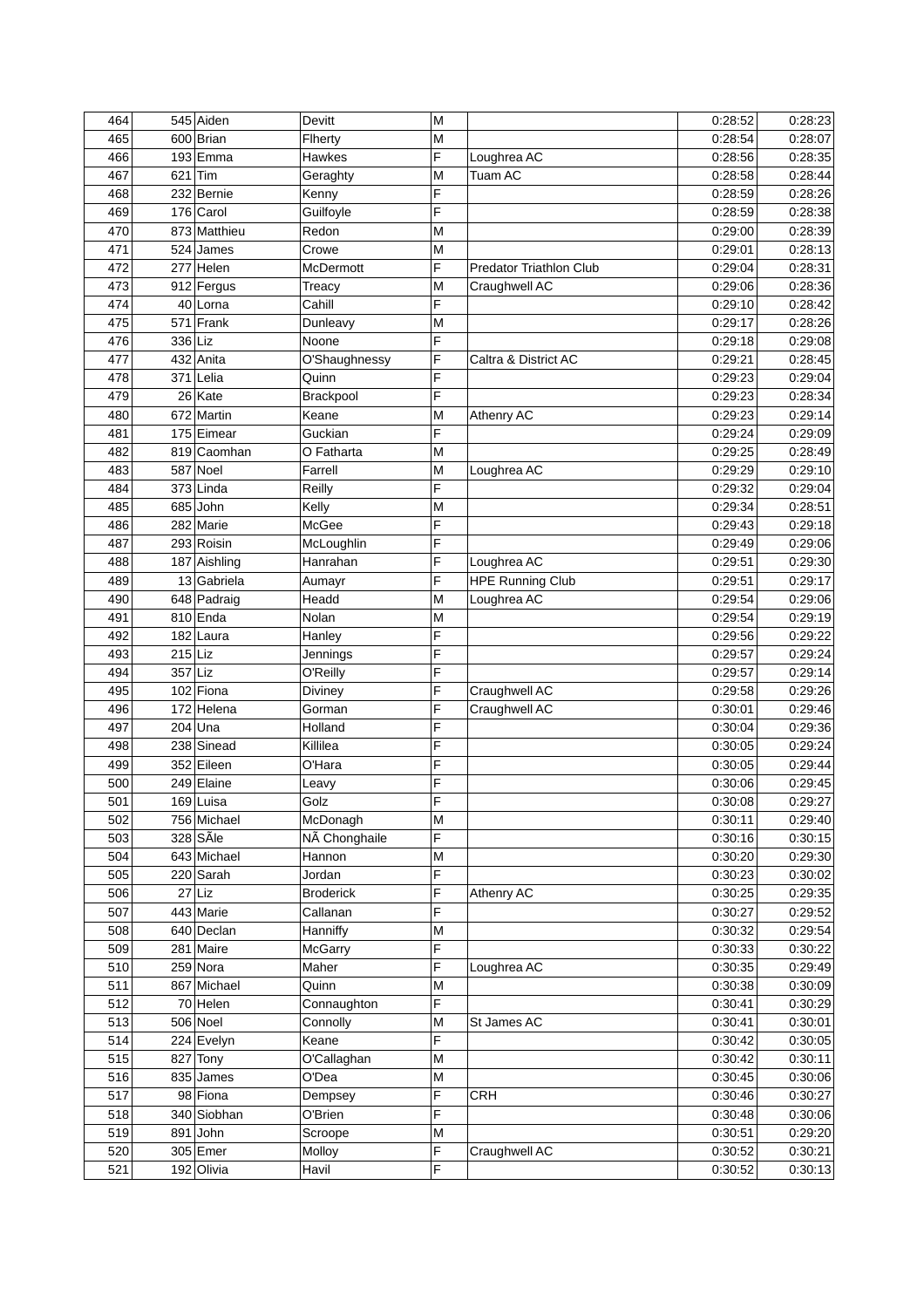| 522 | 407 Aishling  | Tyrrell           | F |                               | 0:30:56 | 0:30:34 |
|-----|---------------|-------------------|---|-------------------------------|---------|---------|
| 523 | 842 Cormac    | O'Keeffe          | M |                               | 0:30:59 | 0:30:28 |
| 524 | 122 Caroline  | Fahy              | F | Castlegar AC                  | 0:31:02 | 0:30:37 |
| 525 | 73 Bernadette | Conneely          | F |                               | 0:31:04 | 0:31:03 |
| 526 | 712 Shane     | Lennon            | M |                               | 0:31:05 | 0:30:22 |
| 527 | 326 Sharyn    | Nee               | F |                               | 0:31:05 | 0:30:23 |
| 528 | $264$ Jane    | Mangan            | F | <b>Athenry AC</b>             | 0:31:09 | 0:30:29 |
| 529 | 230 Niamh     | Kelly             | F | <b>HPE Running Club</b>       | 0:31:14 | 0:30:41 |
| 530 | 310 Julie     | Monaghan          | F |                               | 0:31:14 | 0:30:45 |
| 531 | 262 Karen     | Malherbe          | F | Galway Triathlon Club         | 0:31:15 | 0:30:27 |
| 532 | 355 Roisin    |                   | F |                               |         | 0:30:45 |
| 533 | 396 Valerie   | O'Malley          | F |                               | 0:31:15 | 0:30:25 |
|     |               | Slattery          |   | Craughwell AC                 | 0:31:15 |         |
| 534 | 363 Catriona  | Patterson         | F |                               | 0:31:22 | 0:31:05 |
| 535 | 431 Brid      | Kilgannon         | F | Caltra & District AC          | 0:31:25 | 0:30:49 |
| 536 | $409$ Helen   | van de Beek       | F |                               | 0:31:29 | 0:30:40 |
| 537 | 201 Siobhan   | Hill              | F |                               | 0:31:29 | 0:31:16 |
| 538 | 14 Danni      | <b>Barrett</b>    | F |                               | 0:31:30 | 0:31:06 |
| 539 | $547$ Alan    | Doheny            | M |                               | 0:31:38 | 0:30:49 |
| 540 | 627 Michael   | Glynn             | M | Athenry AC                    | 0:31:38 | 0:31:24 |
| 541 | 177 Eadaoin   | Guilfoyle         | F |                               | 0:31:40 | 0:31:18 |
| 542 | 380 Debbie    | Ryan              | F | Corofin AC                    | 0:31:41 | 0:31:01 |
| 543 | 263 Ramona    | Mallen            | F |                               | 0:31:44 | 0:31:16 |
| 544 | 159 Sharon    | Geraghty          | F | Craughwell AC                 | 0:31:46 | 0:31:17 |
| 545 | 843 Martin    | O'Keeffe          | M |                               | 0:31:46 | 0:31:14 |
| 546 | 99 Yvonne     | Dempsey           | F |                               | 0:31:48 | 0:31:05 |
| 547 | 287 Valerie   | McGrath           | F | South Galway AC               | 0:31:49 | 0:31:05 |
| 548 | 877 Bradley   | Rowles            | M |                               | 0:31:56 | 0:31:08 |
| 549 | 393 Siobhan   | Silke             | F |                               | 0:31:59 | 0:31:34 |
| 550 | 412 Denise    | Walsh             | F |                               | 0:32:04 | 0:31:35 |
| 551 | 254 Caroline  | Leonard           | F |                               | 0:32:06 | 0:31:17 |
| 552 | 237 Niamh     | Killilea          | F |                               | 0:32:09 | 0:31:28 |
| 553 | 369 Bernie    | Quinn             | F | Loughrea AC                   | 0:32:13 | 0:31:44 |
| 554 | 88 Linda      |                   | F |                               |         |         |
|     |               | Davey             |   |                               | 0:32:24 | 0:31:50 |
| 555 | 303 Diane     | Mitchell          | F |                               | 0:32:26 | 0:31:56 |
| 556 | 243 Moyra     | King              | F |                               | 0:32:28 | 0:32:00 |
| 557 | 21 Monika     | Biezunska         | F | Thermo King Running Club      | 0:32:30 | 0:31:50 |
| 558 | 234 Rachel    | Kiernan           | F |                               | 0:32:33 | 0:31:53 |
| 559 | 174 Emily     | Growney           | F |                               | 0:32:34 | 0:31:48 |
| 560 | 402 Roseanne  | Timlin            | F |                               | 0:32:34 | 0:31:45 |
| 561 | $47$ Orla     | Cannon            | F |                               | 0:32:36 | 0:31:59 |
| 562 | 77 Karla      | Corcoran          | F |                               | 0:32:40 | 0:32:18 |
| 563 | 268 Valerie   | Maybin            | F |                               | 0:32:41 | 0:32:06 |
| 564 | 456 Vinny     | <b>Beirne</b>     | M |                               | 0:32:47 | 0:32:04 |
| 565 | $348$ Ann     | O'Donnell         | F |                               | 0:32:48 | 0:32:34 |
| 566 | 25 Sinea      | <b>Bourke</b>     | F | GCH                           | 0:32:54 | 0:32:10 |
| 567 | $117$ Fiona   | Dwyer             | F |                               | 0:32:58 | 0:32:08 |
| 568 | 379 Sandra    | Rushe             | F | <b>Barnaderg Road Runners</b> | 0:33:07 | 0:32:38 |
| 569 | 330 Aine      | Ni Fhatharta      | F |                               | 0:33:16 | 0:32:40 |
| 570 | 33 Yanette    | <b>Bueno Diaz</b> | F |                               | 0:33:22 | 0:32:36 |
| 571 | 444 Breeda    | Mannion           | F |                               | 0:33:22 | 0:32:43 |
| 572 | 395 Tara      | Slattery          | F | Predator Triathlon Club       | 0:33:30 | 0:33:10 |
| 573 | 368 Molly     | Qualter           | F |                               | 0:33:30 | 0:33:10 |
| 574 | 109 Maureen   | Doorhy            | F | Loughrea AC                   | 0:33:31 | 0:33:04 |
| 575 | 28 Sonya      | <b>Broderick</b>  | F | Athenry AC                    | 0:33:33 | 0:32:46 |
| 576 | 17 Mags       | <b>Begley</b>     | F |                               | 0:33:36 | 0:32:57 |
| 577 | 123 Marian    | Fahy              | F |                               | 0:33:44 | 0:33:08 |
| 578 | 315 Trisha    | Moran             | F |                               | 0:33:45 | 0:33:08 |
|     |               |                   | F |                               |         |         |
| 579 | 245 Nicola    | Kyne              |   |                               | 0:34:03 | 0:33:21 |